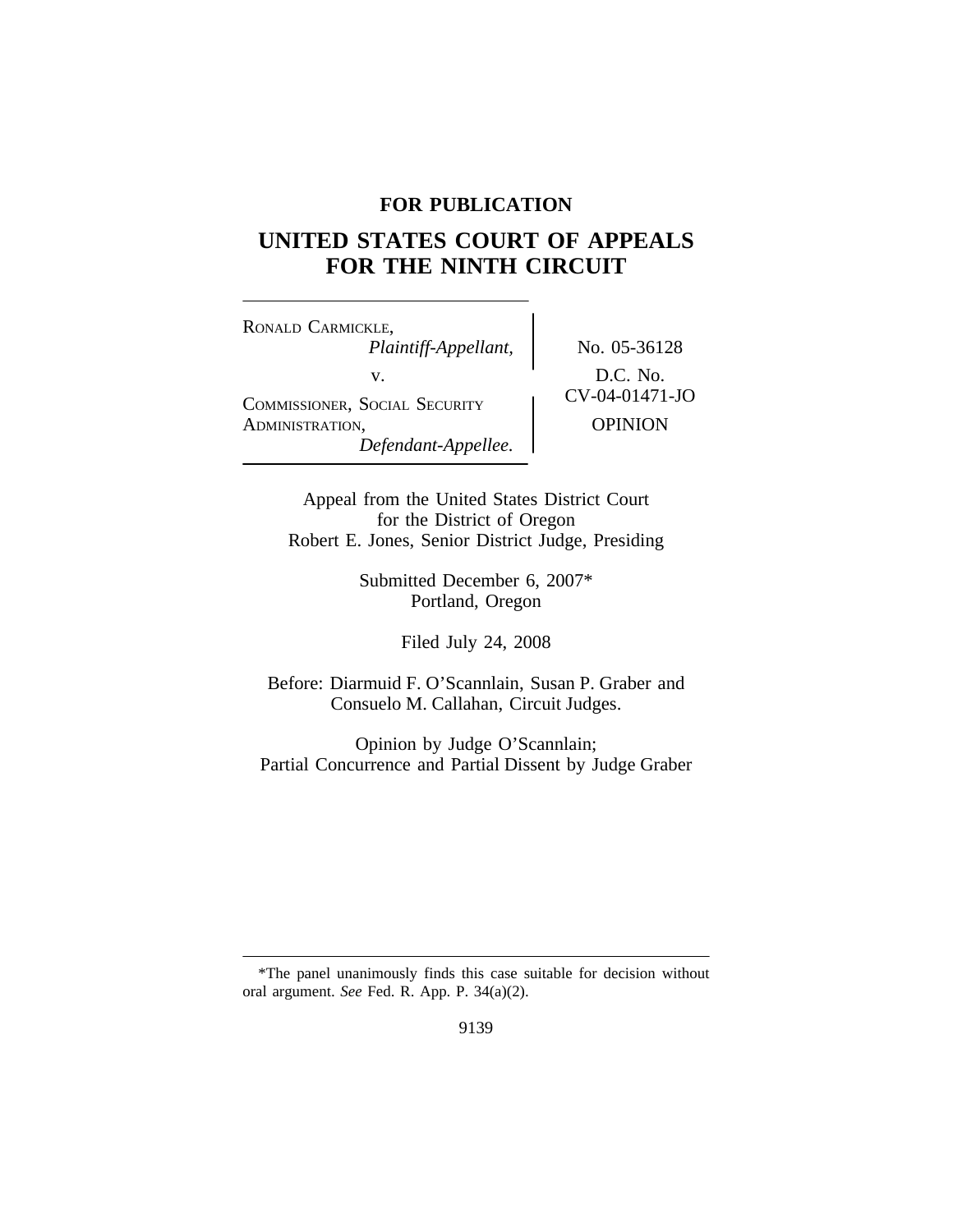## **COUNSEL**

Tim Wilborn, Wilborn & Associates, P.C., West Linn, Oregon, filed briefs for the plaintiff-appellant.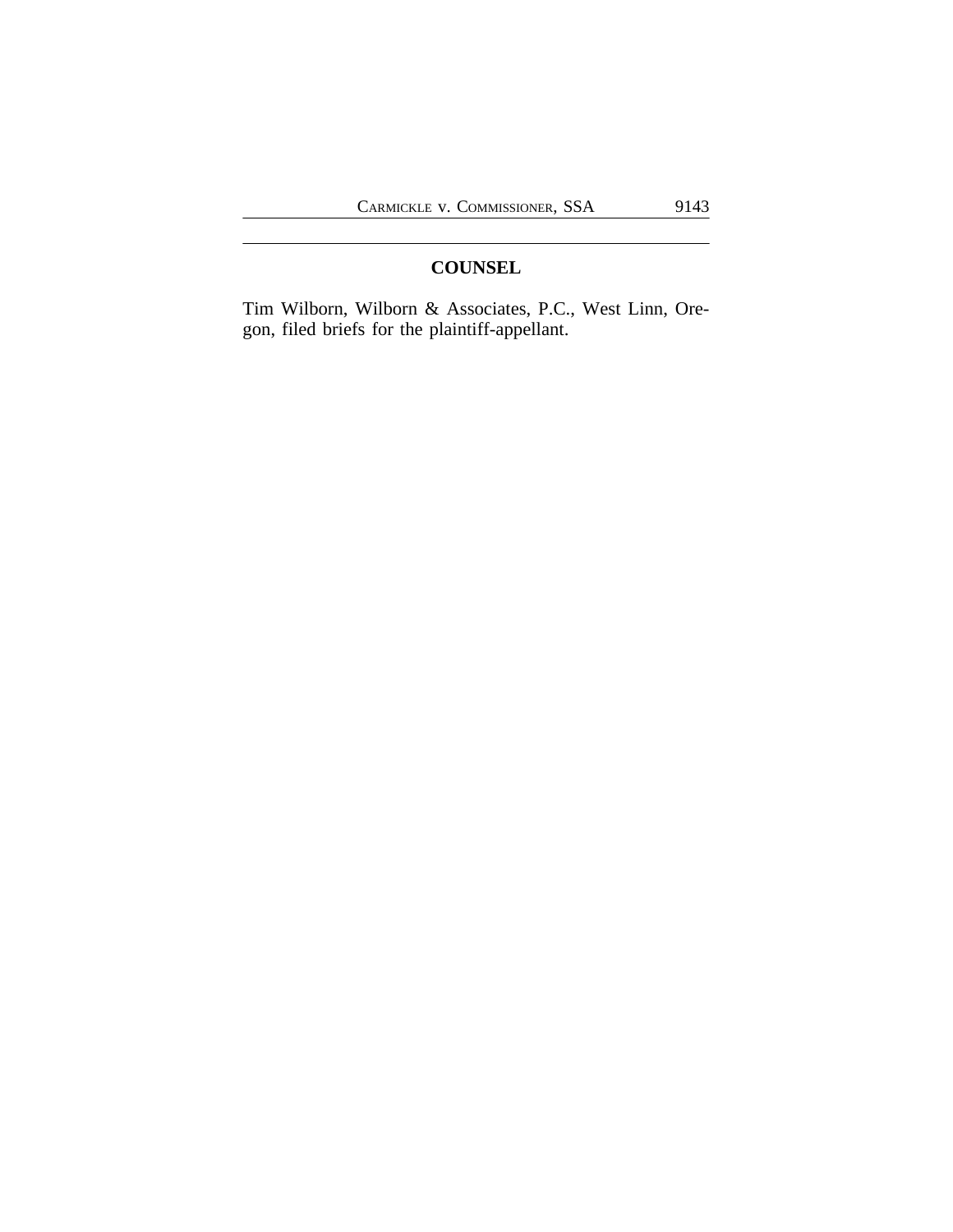Richard A. Morris, Assistant Regional Counsel, Social Security Administration, Office of the General Counsel, Seattle, Washington, filed a brief for the defendant-appellee; Karin J. Immergut, United States Attorney, Portland, Oregon, Neil J. Evans, Assistant United States Attorney, and Michael McGaughran, Regional Chief Counsel, Region X, Seattle, Washington, were on the brief.

## **OPINION**

## O'SCANNLAIN, Circuit Judge:

We must decide whether the district court properly affirmed the Commissioner's denial of Social Security Disability Insurance benefits in this case.

#### I

Carmickle alleges disability and seeks benefits under the Social Security Act, 42 U.S.C. § 423, due primarily to a back injury caused by a July 2001 on-the-job accident. In his fifties, Carmickle has an 11th-grade education with some college classes, and his past work experience includes construction worker, auto salesperson, construction supervisor, and counter salesperson. A few weeks before his accident, Carmickle was examined by Dr. Ganjanan Nilaver and reported a history of neck and back injuries and chronic back pain. Dr. Nilaver concluded that Carmickle would benefit from physical therapy, but that he could perform sedentary activities.

After his work injury, Carmickle went to the emergency room complaining of lower back pain. He did not mention his work-related accident. Carmickle was diagnosed with left sciatica and mild lumbar degenerative joint disease, but lumbar disc disease was ruled out. A few months later, he was exam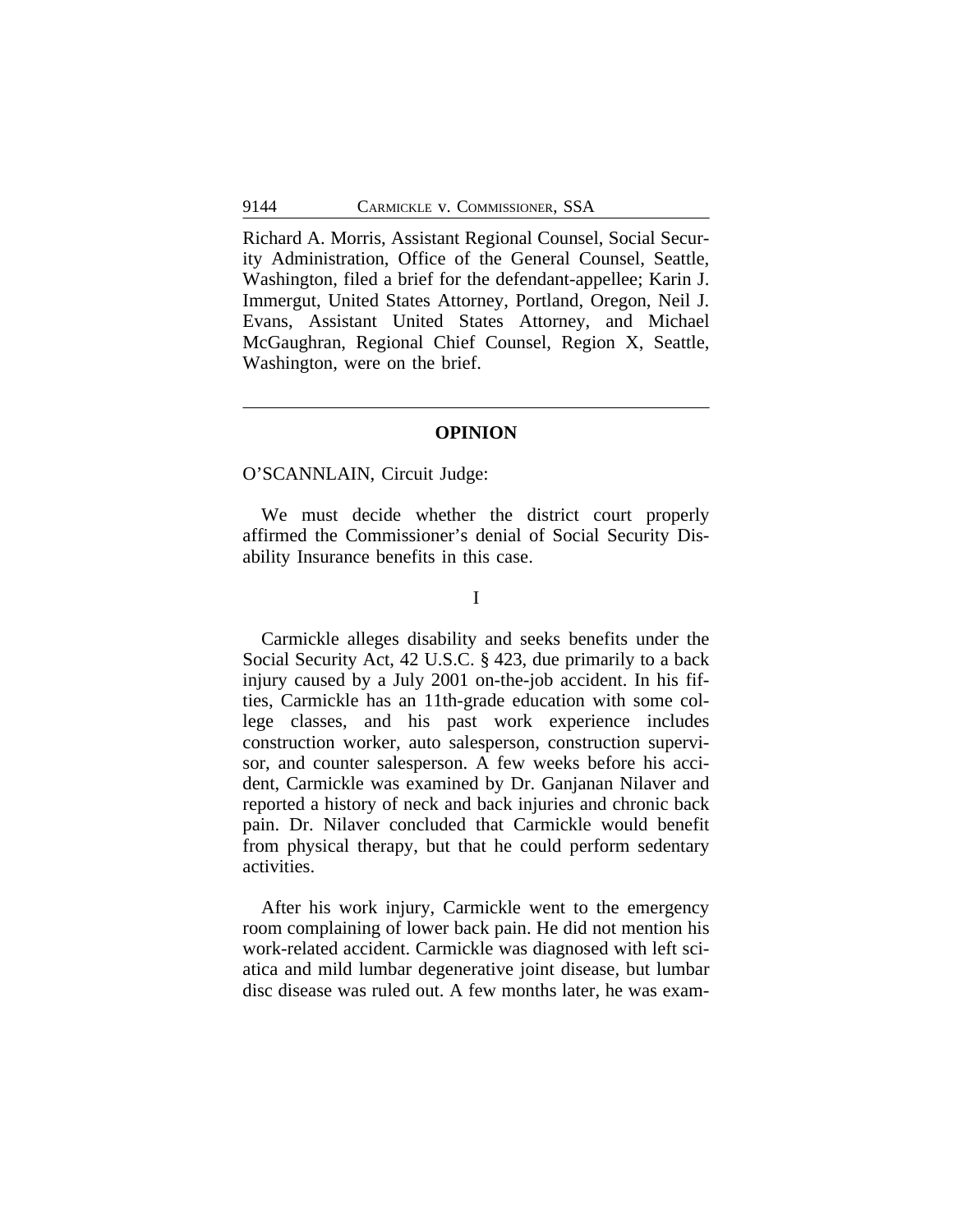ined by Dr. Kevin Kane, an osteopath. Carmickle told Dr. Kane that he believed his onset of pain was caused by the work-related accident. Dr. Kane diagnosed moderate to severe degenerative disc disease in the lumbar region, but he did not believe it was related to the on-the-job injury. Dr. Kane noted pre-existing degenerative lumbar spondylosis and disc disease, and he recommended physical therapy and provided a work excuse for two weeks. Dr. Kane noted Carmickle "does have significant low back disability," and "it is clear he did not tolerate return to sedentary or light work."

A few weeks after Dr. Kane's examination, Carmickle was examined by Dr. Victoria Carvalho. Carmickle again reported the work-related injury and complained of lower-back pain despite chiropractic treatment and physical therapy. Although he stated that he was unable to sit or stand for more than five to ten minutes, Dr. Carvalho noted that Carmickle sat in her office for at least half an hour. She diagnosed lumbosacral sprain secondary to the reported work injury and she prescribed Relafen and a moist heating pad. She also recommended neck and back exercises and gave Carmickle a twoweek work excuse.

Carmickle filed a workers' compensation claim with the State of Oregon based on the July 2001 accident. In November 2001, two physicians performed a joint independent medical evaluation in connection with this claim. Both doctors diagnosed multilevel lumbar degenerative disease and concluded that the lumbar strain was medically stationary and created "no permanent impairment." The physicians also noted that, despite his claims of pain, Carmickle "s[at] comfortably during the interview portion of the examination" and "d[id] not appear to have any difficulty sitting or with any change of position."

In December 2001, Dr. Michael Horowitz, an osteopath, recommended that Carmickle use a "reclinable desk chair while working."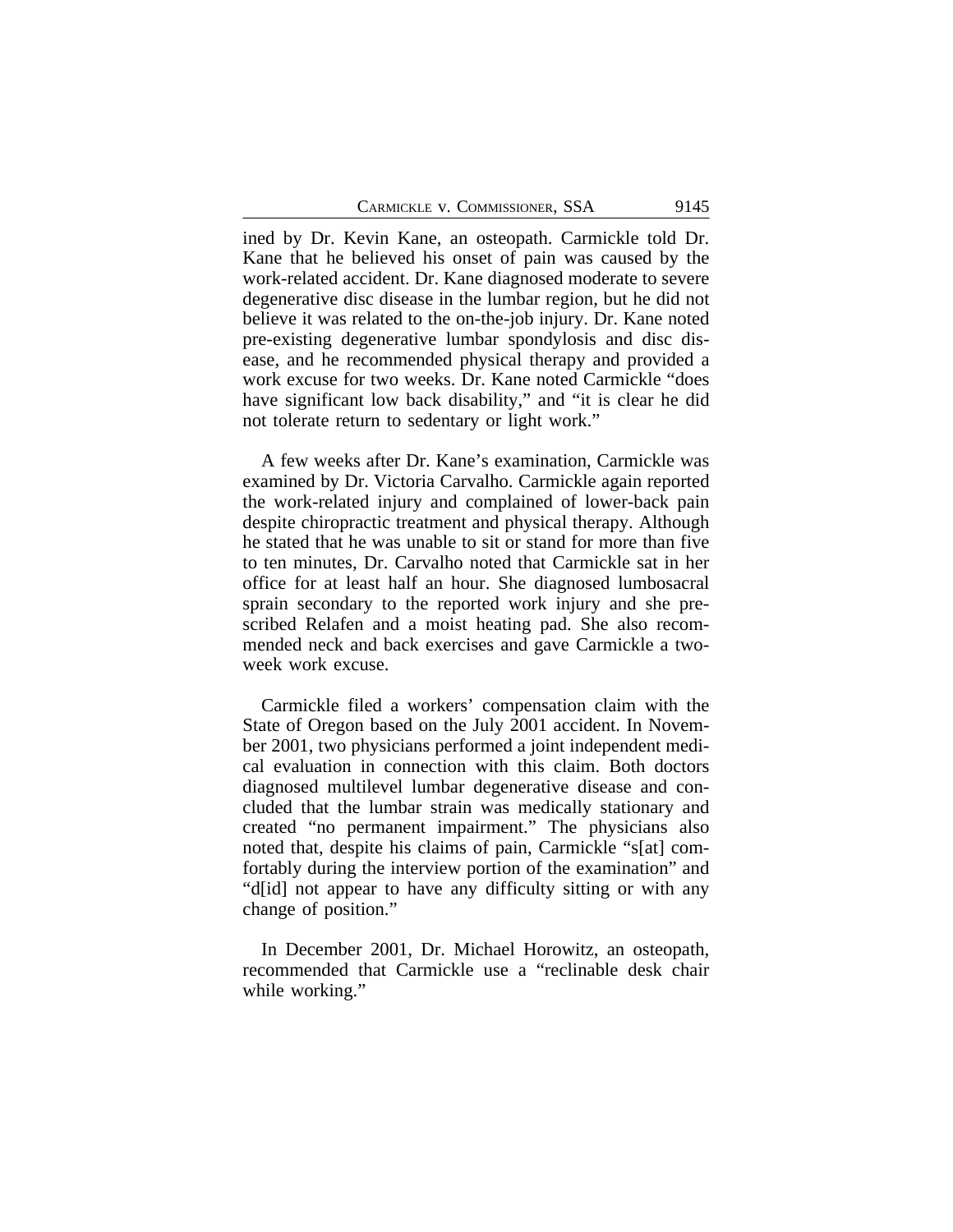Dr. Mark Patton, also an osteopath, treated Carmickle between December 2001 and November 2003. In December 2001, Dr. Patton diagnosed an L4-5 disc bulge with the possibility of spinal stenosis. He recommended walking or stretching every 45-60 minutes and "no prolonged sitting." Shortly thereafter, Dr. Patton noted Carmickle's decreased sensation in the left foot and diagnosed peripheral neuropathy. Dr. Patton opined that Carmickle "would be better off in [a] job where he is up & moving rather than a sit down job."

In January 2002, Carmickle had an MRI which showed no spinal stenosis or significant nerve root impairment. Dr. Patton summarized Carmickle's condition, stating that the "only major functional limitation currently is the inability . . . to sit for prolonged periods without developing numbness of his foot." Several months later, he observed localized tenderness and swelling consistent with chronic muscle strain and recommended that Carmickle have a Relafen injection. Carmickle declined.

A few months later, Dr. Patton again recommended an injection after noticing Carmickle's peripheral extremities showed signs of chronic peripheral vascular disease and that Carmickle was still experiencing tenderness. Again, Carmickle declined. Dr. Patton reported that although Relafen "typically has not been covered" by Carmickle's insurance, it "has been the only thing that has provided significant relief without addiction potential or intolerable side effects." Dr. Patton further opined that Carmickle likely is incapable of returning to construction work due to his health problems, but a "retraining program is certainly a viable alternative." Dr. Patton agreed with Dr. Horowitz's recommendation that Carmickle use a reclinable chair for work.

In addition to his back impairments, Carmickle also alleges that he suffers from mental impairments. In September 2003, he complained of worsening memory loss, lethargy, and possible depression. Dr. Patton reported that Carmickle's Zung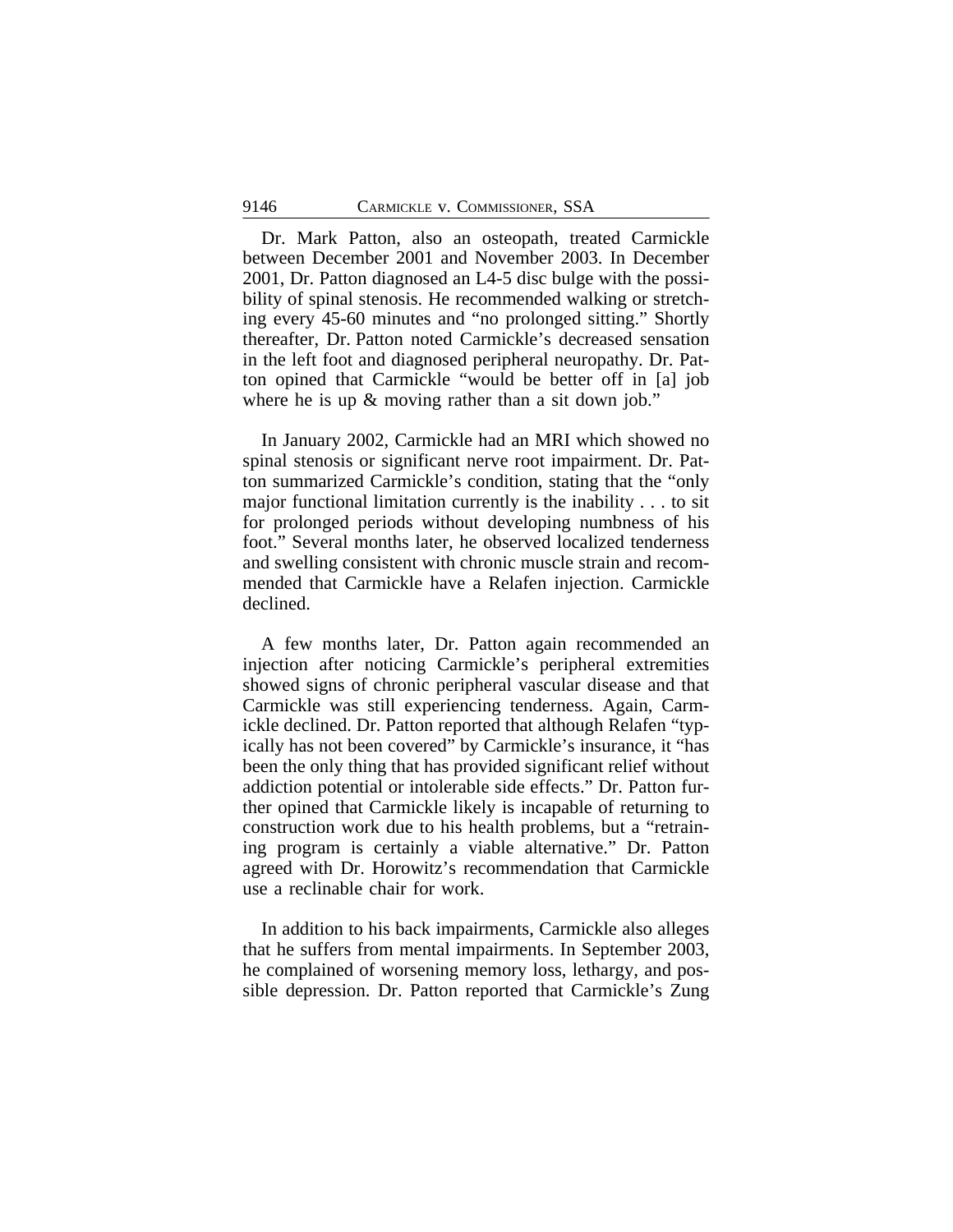profile was normal, but that he displayed a flat affect. At this same time, Dr. Patton diagnosed tendonitis after an x-ray of Carmickle's elbows showed bilateral bone spurs.

Carmickle filed his application for Disability Insurance benefits in May 2002. In November 2003, Carmickle had a hearing before an administrative law judge ("ALJ"). Carmickle was represented by counsel and he testified on his own behalf. Medical Expert ("ME") Dr. William L. DeBolt, and Vocational Expert ("VE") Patricia Ayerza also testified at the hearing. Lay witness Tom Tucker submitted a statement on Carmickle's behalf. After the hearing, the ALJ concluded that Carmickle does have severe impairments, but that he is not entitled to disability benefits because he retains the residual functional capacity ("RFC") to perform his past relevant work as a construction supervisor and counter salesperson. The Appeals Council denied review and adopted the ALJ's decision as the final decision of the Commissioner on August 26, 2004. Carmickle sought review in the district court pursuant to 42 U.S.C. § 405(g), and the district court affirmed the ALJ. This appeal followed.

#### II

"The district court properly affirms the Commissioner's decision denying benefits if it is supported by substantial evidence and based on the application of correct legal standards." *Sandgathe v. Chater*, 108 F.3d 978, 980 (9th Cir. 1997) (per curiam). "Substantial evidence means more than a mere scintilla but less than a preponderance; it is such relevant evidence as a reasonable mind might accept as adequate to support a conclusion." *Andrews v. Shalala*, 53 F.3d 1035, 1039 (9th Cir. 1995).

A claimant is entitled to Social Security disability benefits only if he suffers from a "medically determinable physical or mental impairment" that prevents him from performing his prior work activities *and* "any other substantial gainful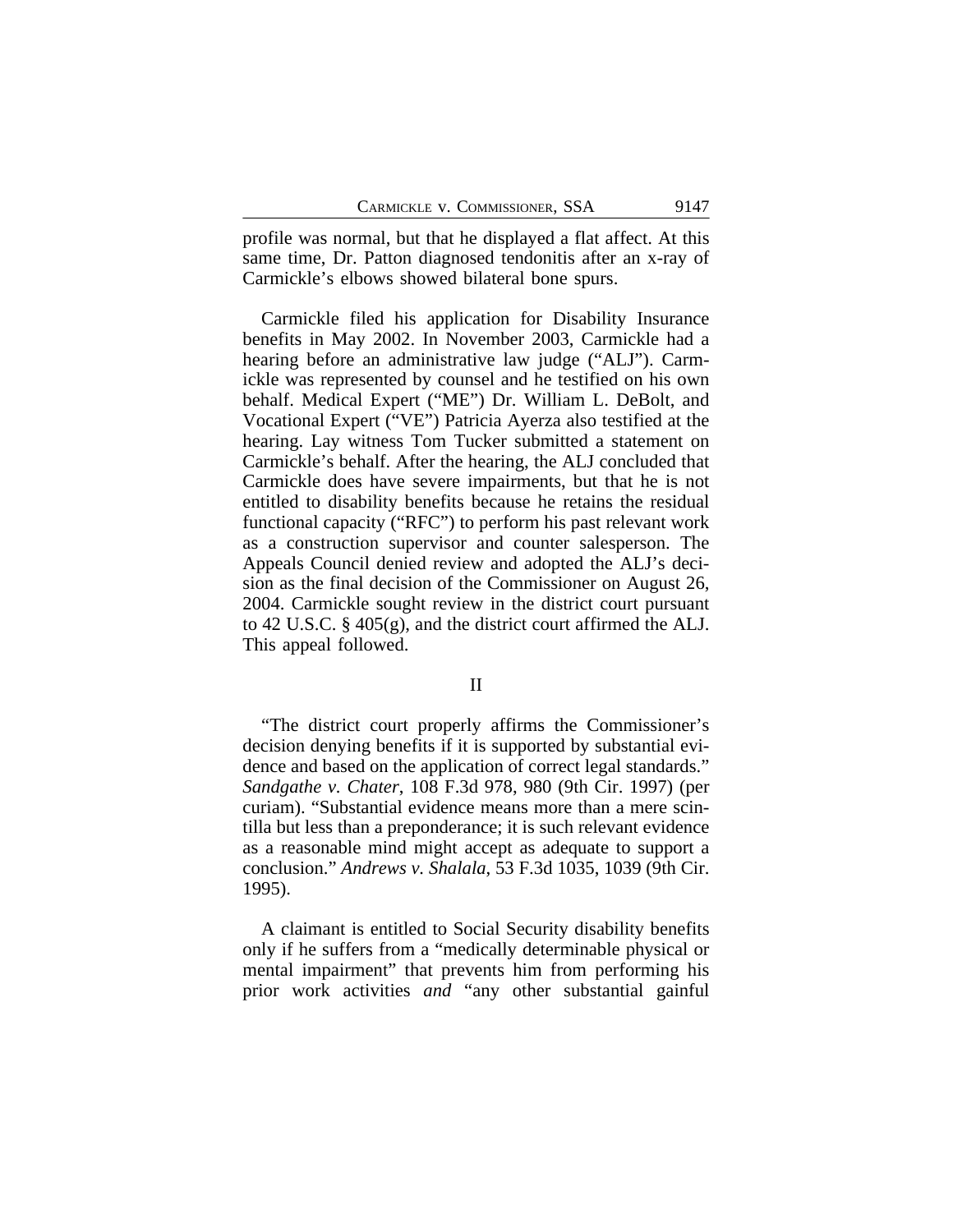employment that exists in the national economy." *Tackett v. Apfel*, 180 F.3d 1094, 1098 (9th Cir. 1999) (citing 42 U.S.C. § 423(d)(2)(A)). The Social Security Administration employs a five-step sequential analysis to determine disability. *Id.* Here, Carmickle contends the agency erred in finding him not disabled because the ALJ erroneously (a) rejected his testimony and the lay witness testimony as not fully credible, (b) rejected some of the medical evidence, and (c) classified his prior relevant work as a construction supervisor and counter salesperson. We address each issue in turn.

A

The ALJ found Carmickle's testimony "not entirely credible in light of the treatment record and his daily activities." Carmickle had testified that he is in constant pain due to his back condition and that he cannot sit or stand for more than 15 minutes at a time. He stated that when sitting, he has to "change positions constantly." He also stated that his lifting ability is significantly limited and that he can lift only between 10 and 20 pounds occasionally. The ALJ concluded Carmickle's allegations regarding his condition are inconsistent with (1) his full-time college attendance, (2) his receipt of unemployment benefits, (3) his minimal pain treatment regime, and (4) Dr. Patton's opinion that Carmickle can lift 10 pounds frequently and 20 pounds occasionally. The district court, addressing only the first and fourth inconsistencies, affirmed the ALJ's adverse credibility assessment. In doing so, however, the district court concluded the "clear and convincing reasons" standard we established in *Lester v. Chater*, 81 F.3d 821, 834 (9th Cir. 1996)), did not apply, but rather, that the ALJ need only " 'identify what testimony is not credible and what evidence undermines [Carmickle]'s complaints.'"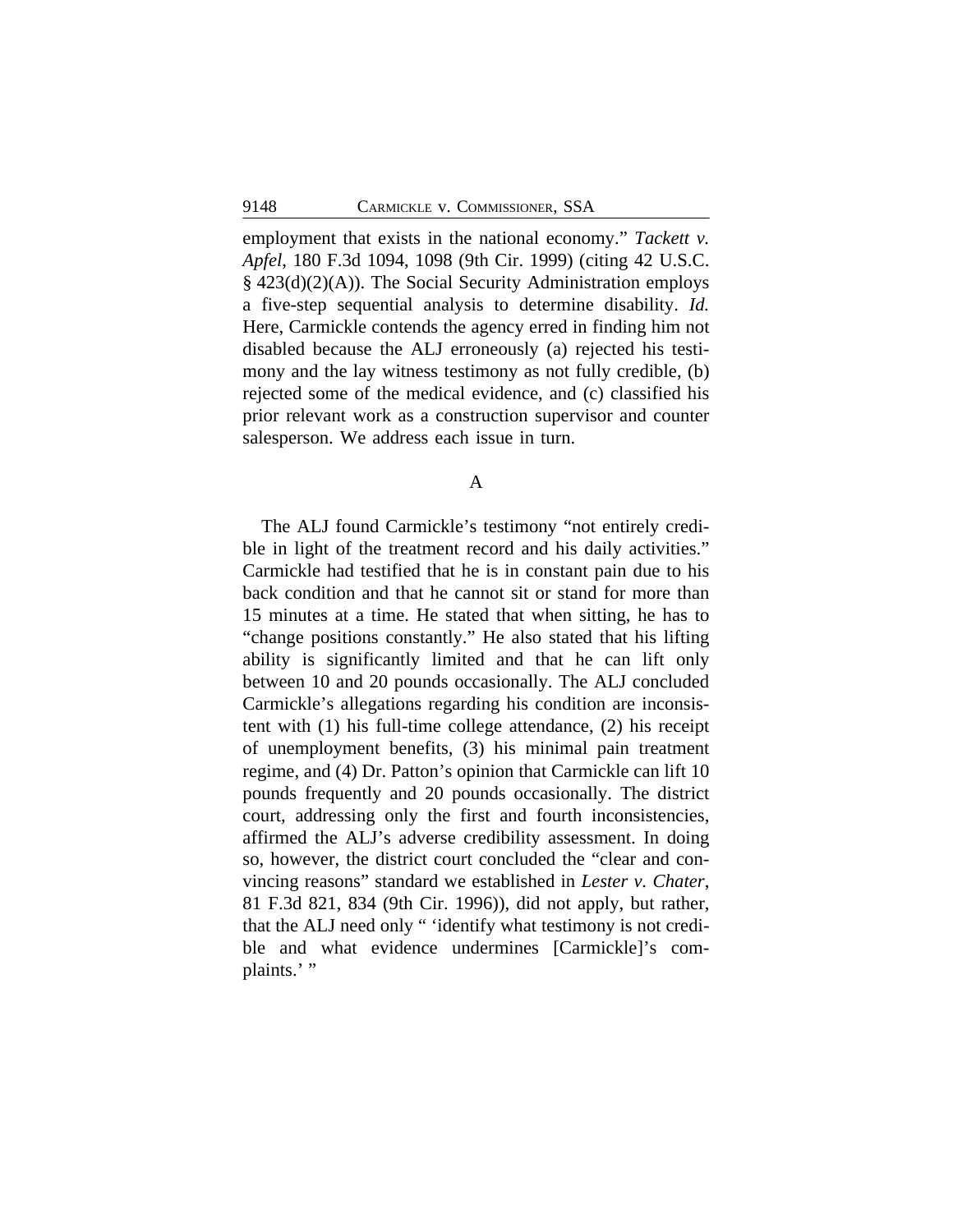**[1]** We have consistently held that where the record includes objective medical evidence establishing that the claimant suffers from an impairment that could reasonably produce the symptoms of which he complains, an adverse credibility finding must be based on " 'clear and convincing reasons.' " *Lingenfelter v. Astrue*, 504 F.3d 1028, 1036 (9th Cir. 2007) (quoting *Smolen v. Chater*, 80 F.3d 1273, 1281 (9th Cir. 1996). The only time this standard does not apply is when there is affirmative evidence that the claimant is malingering. *Greger v. Barnhart*, 464 F.3d 968, 972 (9th Cir. 2006); *Morgan v. Comm'r of Soc. Sec. Admin.*, 169 F.3d 595, 599 (9th Cir. 1999).**<sup>1</sup>**

**[2]** Here, the ALJ did not find that Carmickle is malingering and we see no affirmative evidence of such. Rather, the district court, relying on *Swenson v. Sullivan*, 876 F.2d 683, 687 (9th Cir. 1989), concluded that Carmickle's alleged symptoms are not "medically related" because he is not alleging that his symptoms "are somehow more disabling to him than to others." As just stated, the clear-and-convincing standard applies only where objective medical evidence establishes that the claimant suffers from an impairment that could reasonably be expected to cause the symptoms of which he complains. *Smolen*, 80 F.3d at 1281. Once such an impairment is established, however, the claimant's reasonably expected symptoms are deemed "medically related." In *Smolen,* we explained:

**<sup>1</sup>**As we noted in a recent unpublished decision, the statement in *Robbins v. Social Security Administration*, 466 F.3d 880, 883 (9th Cir. 2006), suggesting that the ALJ must make a specific *finding* of malingering before the clear-and-convincing-reasons standard applies is an anomaly in this Circuit's caselaw. *Schow v. Astrue*, 2008 WL 1696954, \*2 (April 8, 2008 9th Cir). In fact, in cases both pre- and post-dating *Robbins*, we have held that the clear-and-convincing-reasons standard applies so long as there is "affirmative evidence suggesting . . . malingering." *Smolen*, 80 F.3d at 1283-84; *see Lingenfelter*, 504 F.3d at 1036 (same).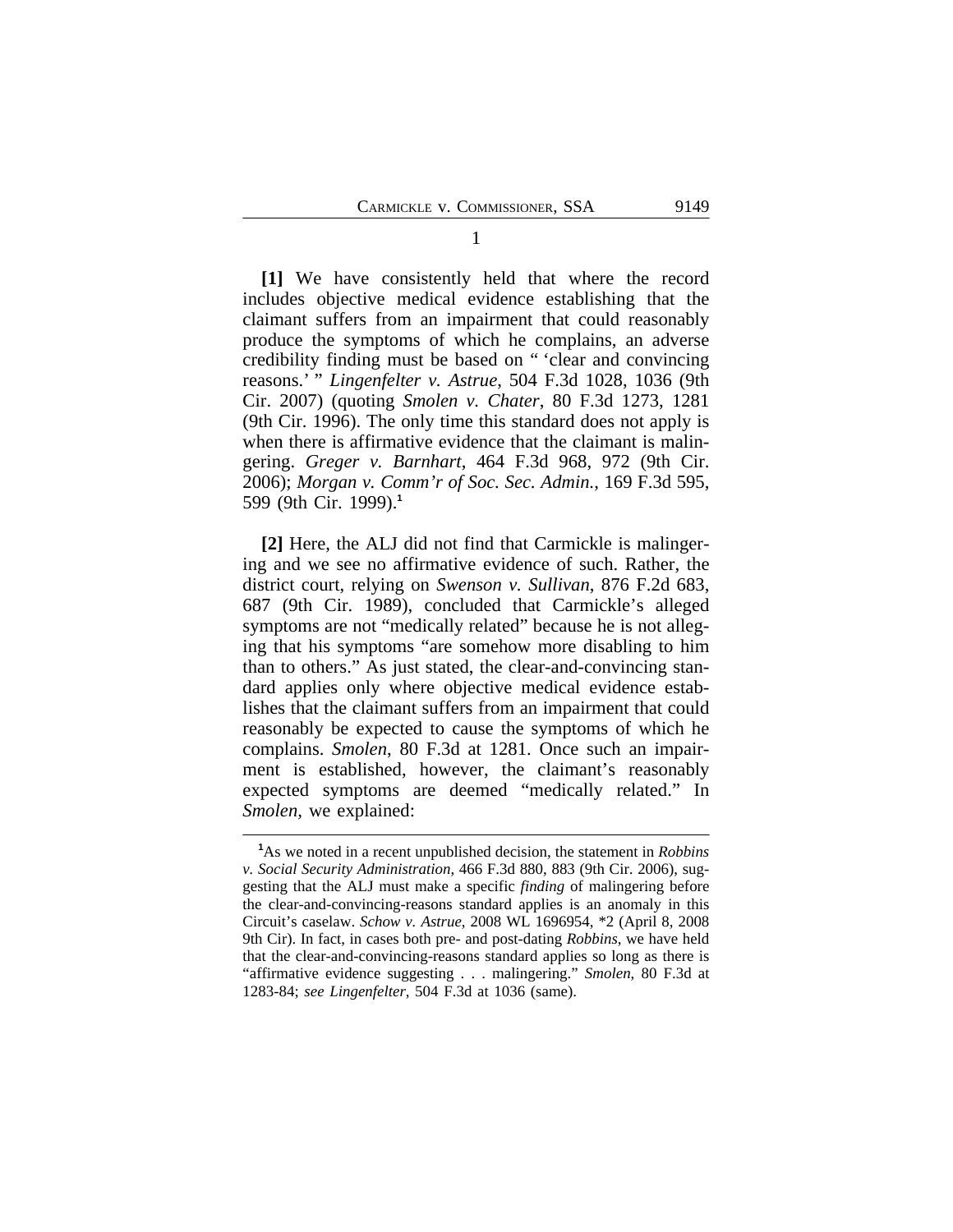The claimant need not produce objective medical evidence of the [symptom] itself, or the severity thereof. Nor must the claimant produce objective medical evidence of the causal relationship between the medically determinable impairment and the symptom. By requiring that the medical impairment "could reasonably be expected to produce" pain or another symptom, the *Cotton* test requires only that the causal relationship be a reasonable inference, not a medically proven phenomenon.

#### *Id.* at 1282 (citations omitted).

In support of its decision that specific testimony from Carmickle was required before the clear-and-convincing standard would apply, the district court relied on our statement in *Swenson* that "[i]f a claimant submits objective medical findings of an impairment that would normally produce a given symptom, but testifies that he experiences the symptom to a greater degree than would normally be expected, the Secretary may disbelieve that but must make specific findings justifying his decision." 876 F.2d at 687. This principle remains good law, but it does not apply here. *Swenson* addresses only how the ALJ must treat a claimant's *excess symptom* testimony. *Id.* It does not establish a standard for assessing the claimant's testimony generally. And it does not establish the standard for determining whether a claimant's alleged symptoms are "medically related." On that point, our *Smolen* line of cases controls.

**[3]** Here, Carmickle has shown that he suffers from a medically-established back impairment that could reasonably be expected to produce back pain and reduced mobility. Thus, his subjective testimony about his back pain can be rejected only for clear and convincing reasons.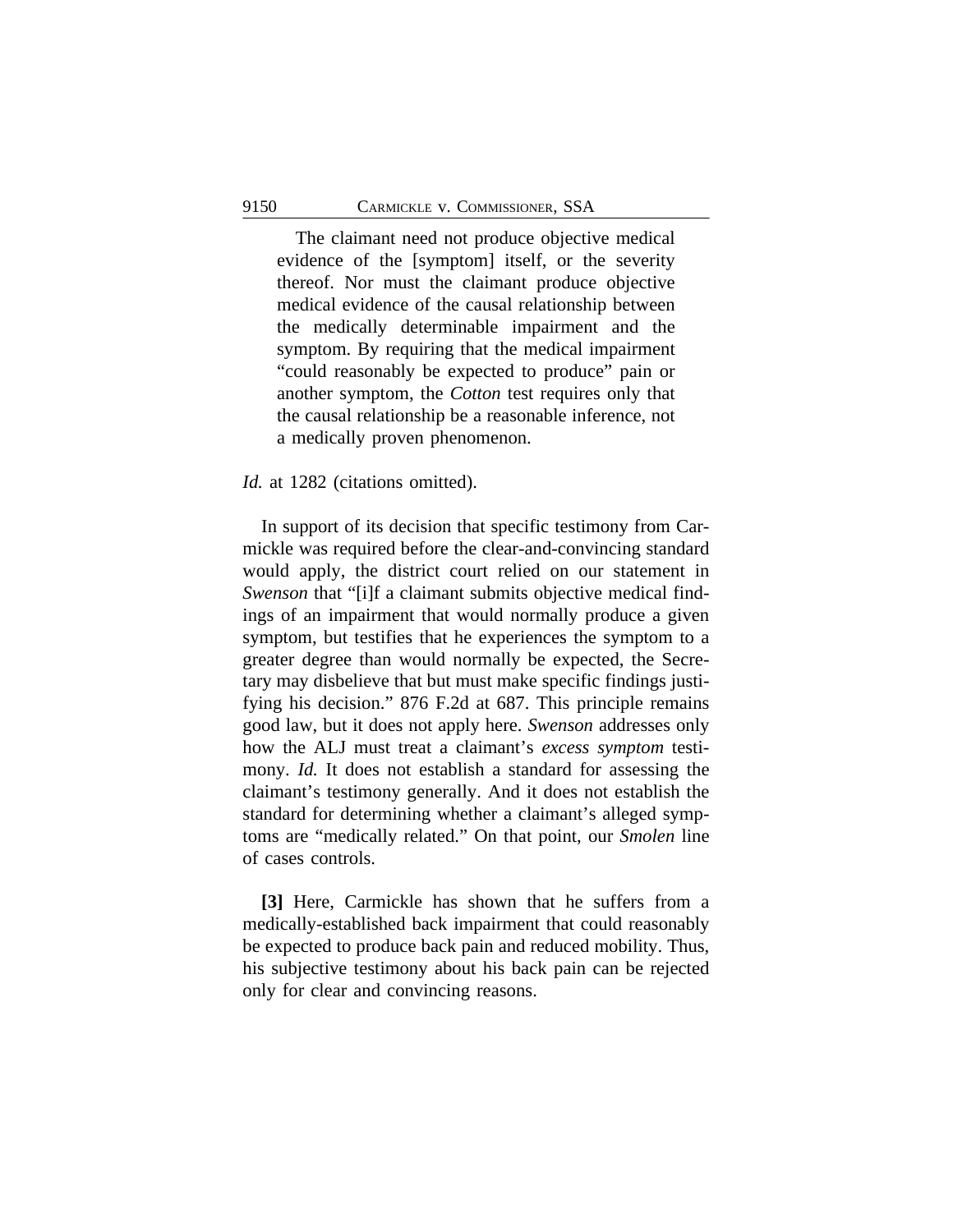**[4]** Accordingly, our next task is to determine whether the ALJ's adverse credibility finding of Carmickle's testimony is supported by substantial evidence under the clear-andconvincing standard. The ALJ rejected Carmickle's assertion that he has to "change positions constantly" when sitting, finding it inconsistent with Carmickle's full-time college attendance. When discussing his school attendance, Carmickle stated that he has trouble sitting through "the classes that are a little bit longer." He also indicated that propping his feet up or leaning forward helps relieve his discomfort. He did not state, however, that he constantly adjusts his position while sitting in class. Rather, when pressed by counsel, he admitted that he can sit for "[a]bout 15 minutes in one particular position." The ALJ included this 15-minute limitation in his RFC assessment, and on this record, we conclude this interpretation of the evidence is reasonable and we will not second-guess it. *Rollins v. Massanari*, 261 F.3d 853, 857 (9th Cir. 2001).**<sup>2</sup>**

**[5]** The ALJ also rejected Carmickle's testimony that he can lift only 10 pounds occasionally in favor of Dr. Patton's contradictory opinion that he can lift up to 10 pounds frequently. Contradiction with the medical record is a sufficient basis for rejecting the claimant's subjective testimony. *Johnson v. Shalala*, 60 F.3d 1428, 1434 (9th Cir. 1995). Thus, we conclude that both of these reasons relied on by the ALJ are supported by substantial evidence in the record.

2

**<sup>2</sup>**The ALJ also rejected Carmickle's assertion that he has memory problems on the basis that he has successfully completed several full-time college terms. We do not address this finding because Carmickle failed to argue this issue with any specificity in his briefing. *See Paladin Assocs., Inc. v. Mont. Power Co.*, 328 F.3d 1145, 1164 (9th Cir. 2003) (noting that we "ordinarily will not consider matters on appeal that are not specifically and distinctly argued in an appellant's opening brief").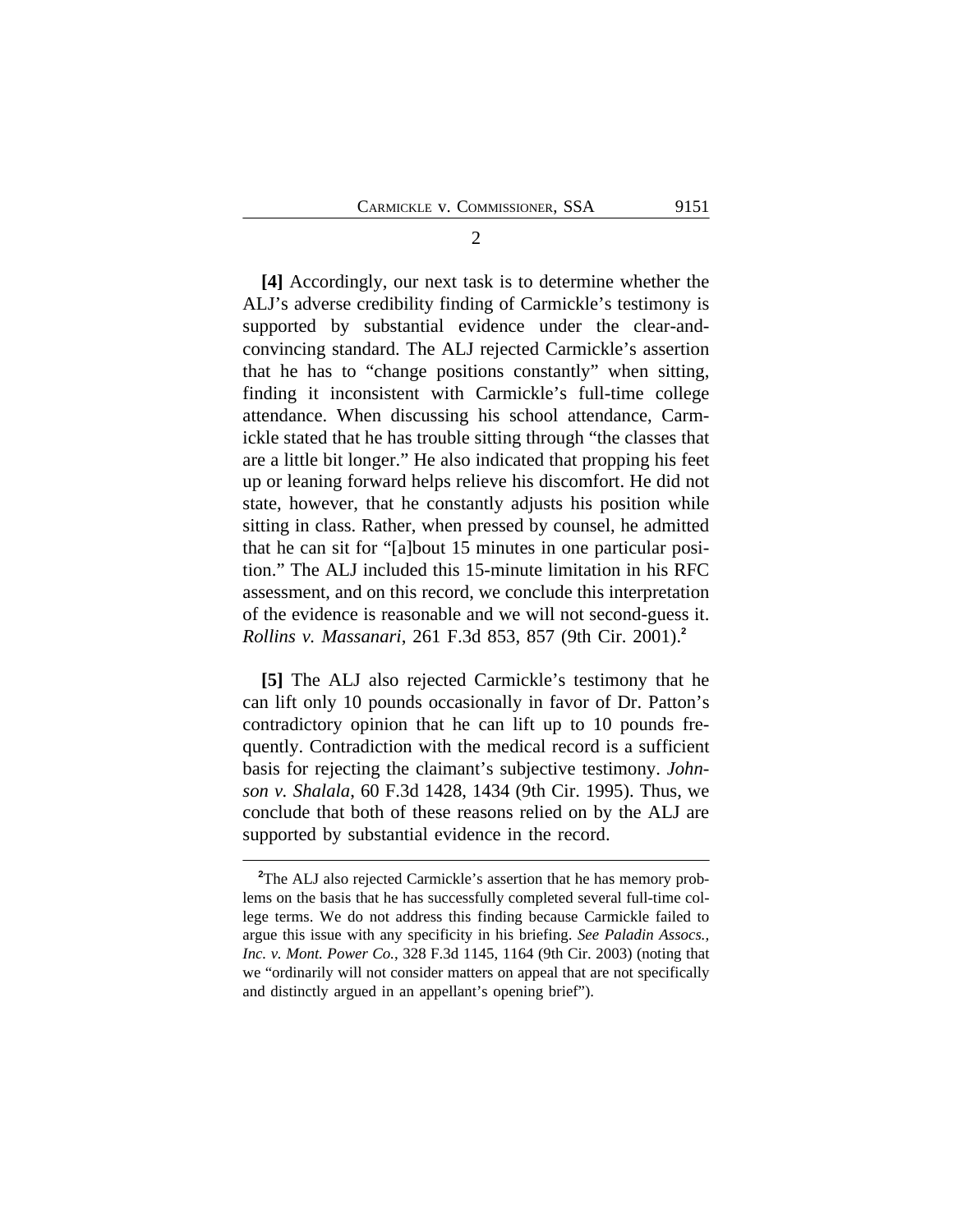**[6]** The ALJ also gave less weight to Carmickle's testimony because he received unemployment benefits during the time he alleges disability and because he took only Ibuprofen to treat his pain. First, while receipt of unemployment benefits can undermine a claimant's alleged inability to work fulltime, *see Copeland v. Bowen*, 861 F.2d 536, 542 (9th Cir. 1988); *accord Schmidt v. Barnhart*, 395 F.3d 737, 745-46 (7th Cir. 2005) (recognizing receipt of unemployment benefits could impact a claimant's disability claim), the record here does not establish whether Carmickle held himself out as available for full-time or part-time work. Only the former is inconsistent with his disability allegations. Thus, such basis for the ALJ's credibility finding is not supported by substantial evidence.

**[7]** Second, although a conservative course of treatment can undermine allegations of debilitating pain, such fact is not a proper basis for rejecting the claimant's credibility where the claimant has a good reason for not seeking more aggressive treatment. *Orn v. Astrue*, 495 F.3d 625, 638 (9th Cir. 2007). Carmickle testified that he does not take other pain medication because of adverse side effects. In 2003, he also indicated that he would prefer to take Relafen, which was prescribed by Dr. Patton, but his insurance does not cover this medication. Both of these assertions are supported by Dr. Patton's treatment notes, which state: "Prior auth [sic] is filled out for his Relafen which typically has not been covered, but, unfortunately, has been the only thing that has provided significant relief without addiction potential or intolerable side effects." On this record, Carmickle's minimal treatment regime is not a proper basis for finding him non-credible.

4

**[8]** Because we conclude that two of the ALJ's reasons supporting his adverse credibility finding are invalid, we must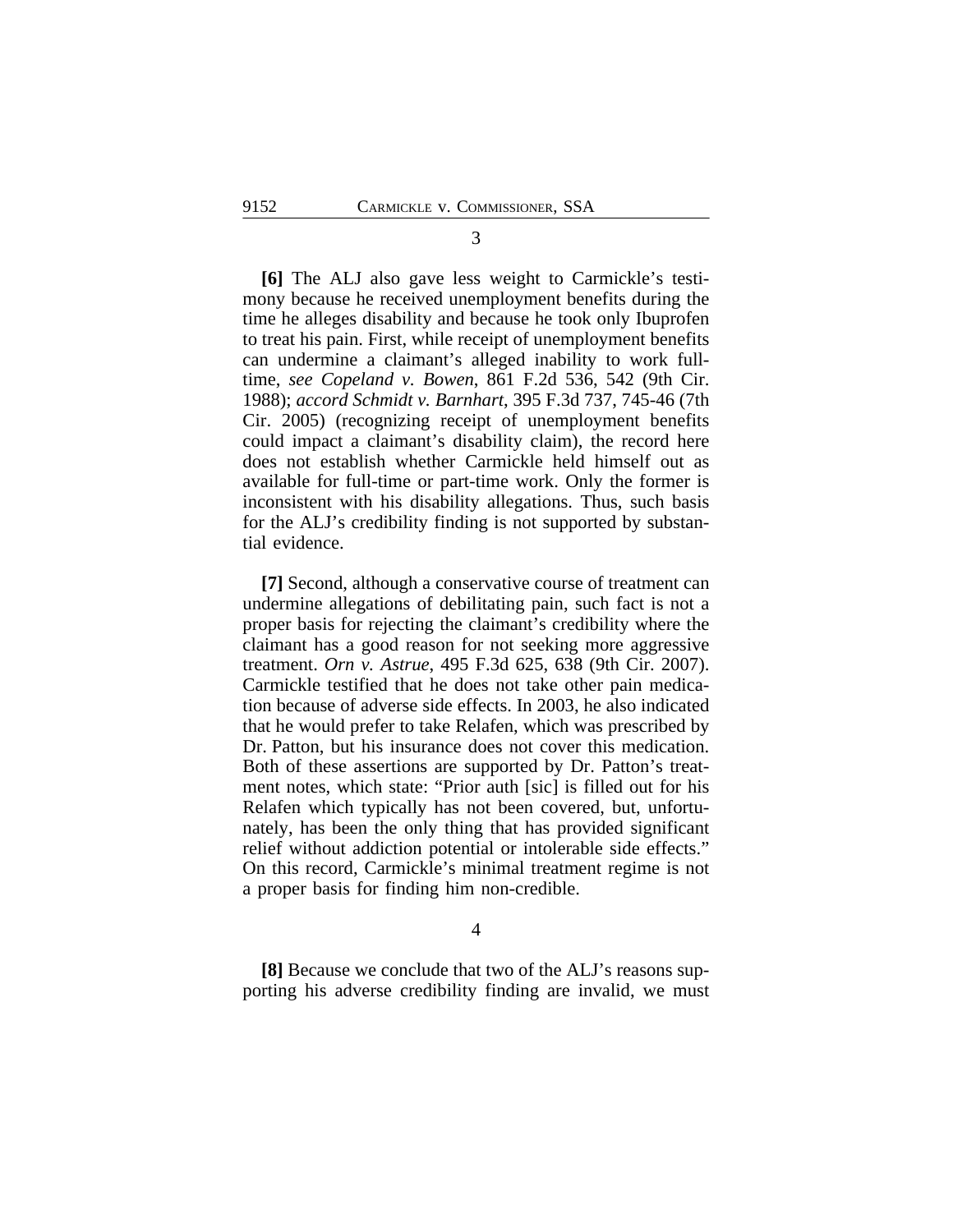determine whether the ALJ's reliance on such reasons was harmless error. *See Batson v. Comm'r of Soc. Sec. Admin.*, 359 F.3d 1190, 1195-97 (9th Cir. 2004) (applying harmless error standard where one of the ALJ's several reasons supporting an adverse credibility finding was held invalid). Our decision in *Batson* makes clear that reviewing the ALJ's credibility determination *where the ALJ provides specific reasons supporting such* is a substantive analysis. So long as there remains "substantial evidence supporting the ALJ's conclusions on . . . credibility" and the error "does not negate the validity of the ALJ's ultimate [credibility] conclusion," such is deemed harmless and does not warrant reversal. *Id.* at 1197; *see also Stout*, 454 F.3d at 1055 (defining harmless error as such error that is "inconsequential to the ultimate nondisability determination").

**[9]** Contrary to the dissent's assertion, the relevant inquiry in this context is not whether the ALJ would have made a different decision absent any error, *see* Dissent at 9163, it is whether the ALJ's decision remains legally valid, despite such error. In *Batson*, we concluded that the ALJ erred in relying on one of several reasons in support of an adverse credibility determination, but that such error did not affect the ALJ's decision, and therefore was harmless, because the ALJ's remaining reasoning *and ultimate credibility determination* were adequately supported by substantial evidence in the record. 359 F.3d at 1197. We never considered what the ALJ would do if directed to reassess credibility on remand we focused on whether the error impacted the *validity* of the ALJ's decision. *Id.* Likewise, in *Stout*, after surveying our precedent applying harmless error in social security cases, we concluded that "in each case, the ALJ's error . . . was inconsequential to the *ultimate nondisability determination*." 454 F.3d at 1055 (emphasis added).

Our specific holding in *Stout* does require the court to consider whether the ALJ would have made a different decision, but significantly, in that case the ALJ failed to provide *any*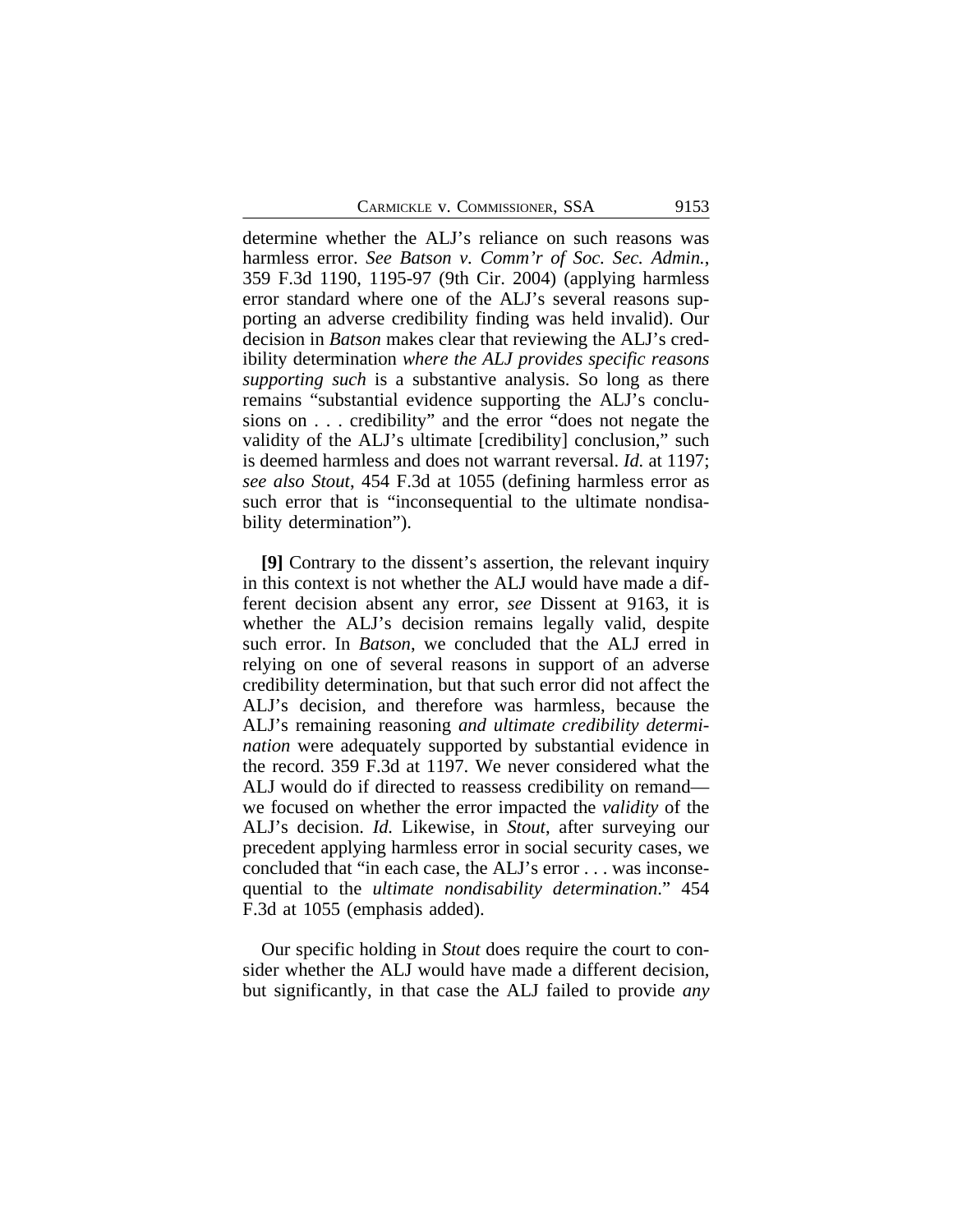*reasons* for rejecting the evidence at issue. *See id.* at 1054-55; *see also Robbins*, 466 F.3d at 885 (citing *Stout* and concluding ALJ's failure to consider lay testimony was not harmless error). There was simply nothing in the record for the court to review to determine whether the ALJ's decision was adequately supported. Here, however, as in *Batson*, the ALJ considered Carmickle's testimony and provided specific reasons for finding him less than fully credible. Thus, there is a basis for the court to review the ALJ's decision, and the analysis set forth in *Batson*, rather than *Stout*, controls.**<sup>3</sup>** And as just discussed, in *Batson* we focused on the validity of the ALJ's underlying decision, and not necessarily on whether the ALJ would come out differently if the case were remanded after error was identified by the court.**<sup>4</sup>**

**<sup>4</sup>**The dissent also relies on the statement in *Stout* asserting that the error in *Batson* was harmless because it "did not *materially impact [the ALJ's] decision*." Dissent at 9163 (quoting *Stout*, 454 F.3d at 1055) (emphasis added). For the reasons previously discussed, we conclude that *Batson*'s "materiality" analysis considers whether the ALJ's underlying decision remains supported, in spite of any error, and not whether the ALJ would necessarily reach the same result on remand. Thus, we also read this statement in *Stout* as referring to a material impact to the validity of the ALJ's decision.

<sup>&</sup>lt;sup>3</sup>The dissent contends that we are erroneously adopting the dissenting view expressed in *Stout* and *Robbins*. *See* Dissent at 9165. Such allegation, however, mischaracterizes the disagreement in this case and misunderstands our caselaw. The disagreement here is in how to interpret our decision in *Batson*, which established the harmless error standard in cases where the ALJ provides specific reasons supporting its credibility determination. As explained, *Stout* and *Robbins* purportedly extended *Batson* and created a harmless error standard applicable where the ALJ fails to make a reasoned credibility determination. Such cases did not, however, overrule what we said in *Batson*, nor could they. And while it is true the dissenting view in *Stout* and *Robbins* disagreed with such extension, *see Robbins*, 466 F.3d at 889 (O'Scannlain, J., dissenting) ("In *Batson* . . . we simply asked whether there remained 'substantial evidence supporting the ALJ's decision,' or whether the error in any way 'negated[d] the validity of the ALJ's ultimate conclusion.' A similar analysis would have been proper in this case.") (quoting *Batson*, 359 F.3d at 1197) (internal citation omitted), it is not this view that we adopt today, but rather an interpretation of *Batson* itself that is based *solely* on the language we used therein.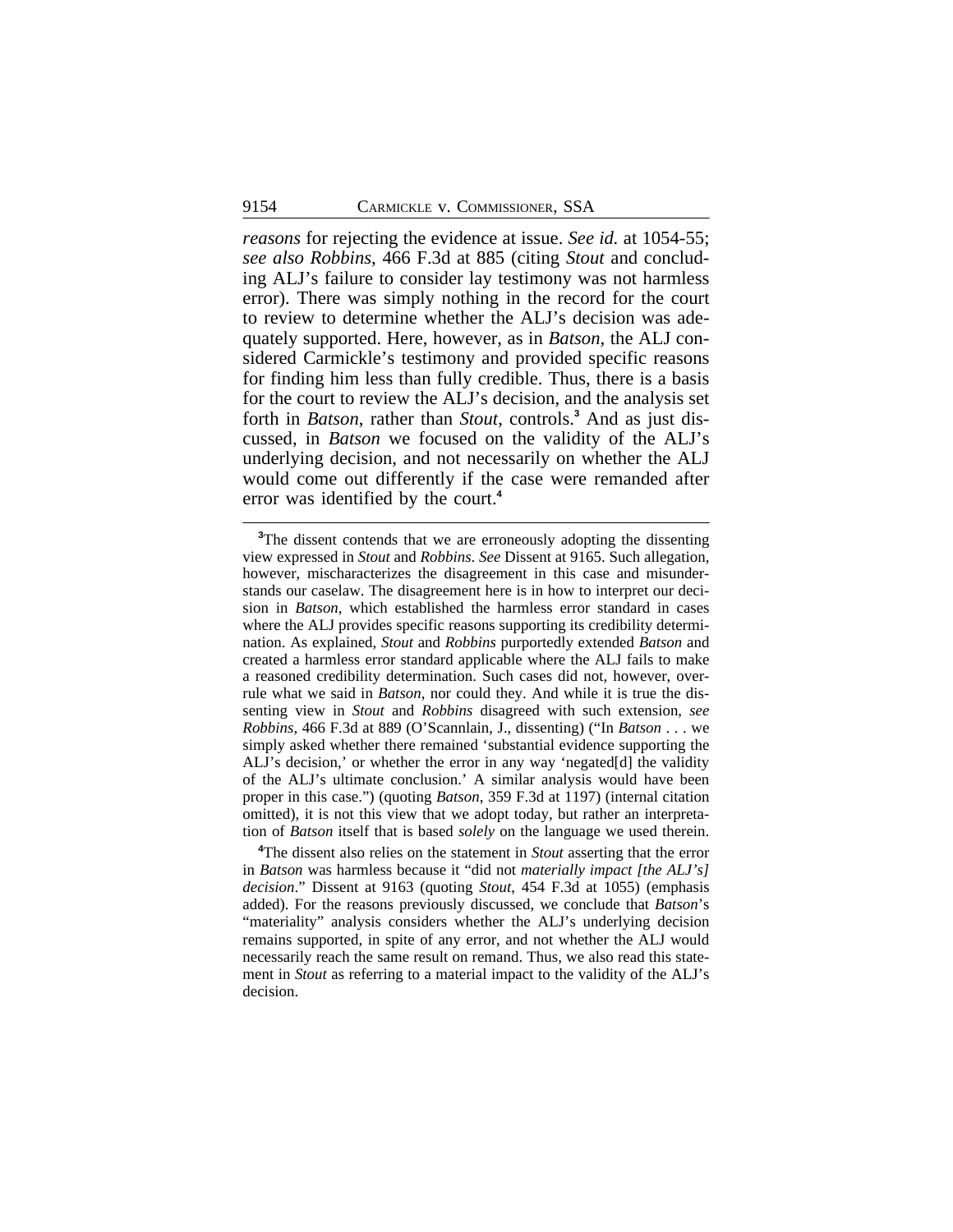**[10]** Here, the ALJ's decision finding Carmickle less than fully credible is valid, despite the errors identified above. The ALJ did not wholly reject Carmickle's allegations; indeed, the RFC assessment is largely consistent with his testimony. And, as discussed above, to the extent the ALJ rejected Carmickle's allegations that he needs to change positions constantly when sitting and that he can lift only 10 pounds occasionally, such findings were based on substantial evidence in the record. These findings also support the ALJ's conclusion that Carmickle's daily activities are inconsistent with his allegations of disability. On this record, the ALJ's error in relying on Carmickle's receipt of unemployment benefits and on his relatively conservative pain treatment regime does not "negate the validity" of the ALJ's adverse credibility finding. *Batson*, 359 F.3d at 1197. Contrary to the dissent's assertion, the remaining valid reasons supporting the ALJ's determination are not "relatively minor." *See* Dissent at 9167. They are specific findings related to Carmickle's ability to perform vocational functions, and they clearly demonstrate that to the extent the ALJ found Carmickle's testimony incredible, the ALJ did not do so arbitrarily. *Rollins*, 261 F.3d at 856-57.

5

**[11]** Carmickle also argues that the ALJ erred in finding lay witness Tucker's testimony "not entirely credible." The ALJ must consider competent lay testimony but in rejecting such evidence, he need only provide reasons for doing so that are "germane to [the] witness." *Greger v. Barnhart*, 464 F.3d 968, 972 (9th Cir. 2006) (internal quotation marks omitted). Tucker, one of Carmickle's classmates, testified that Carmickle often appears uncomfortable in class and has to lean back in his chair with his feet propped up on his wheeled book carrier. Tucker also stated Carmickle has trouble understanding at times and sometimes appears confused. The ALJ rejected this evidence finding it inconsistent with Carmickle's successful completion of continuous full-time coursework. This reason is germane to Tucker. Therefore, we conclude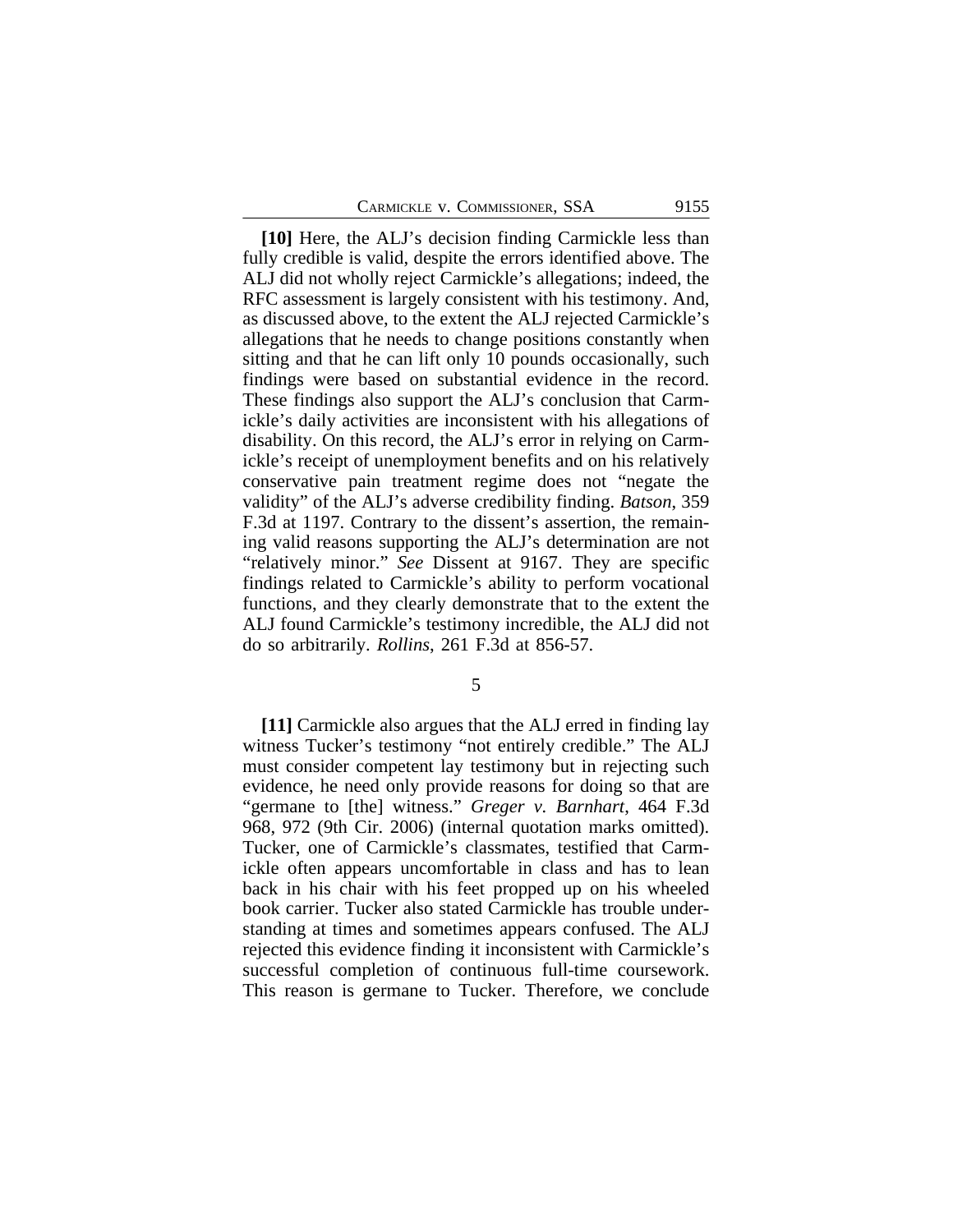that the ALJ had a proper basis on which to reject Tucker's testimony.

#### B

The ALJ is responsible for resolving conflicts in the medical record. *Benton v. Barnhart*, 331 F.3d 1030, 1040 (9th Cir. 2003). Those physicians with the most significant clinical relationship with the claimant are generally entitled to more weight than those physicians with lesser relationships. *Lester*, 81 F.3d at 830; 20 C.F.R. §§ 404.1527(d), 416.927(d). As such, the ALJ may only reject a treating or examining physician's uncontradicted medical opinion based on "clear and convincing reasons." *Lester*, 81 F.3d at 830-31. Where such an opinion is contradicted, however, it may be rejected for "specific and legitimate reasons that are supported by substantial evidence in the record." *Id.* Here, Carmickle asserts the ALJ erred in rejecting medical evidence from Dr. Patton, Dr. Kane, Dr. Horowitz, and Dr. Nilaver.

1

Carmickle argues the ALJ erred by failing to include all of the limitations identified by Dr. Patton, a treating physician, in assessing Carmickle's RFC. Dr. Patton submitted three RFC reports. Though largely consistent, there are some variations among the reports. The record also includes contradictory opinions from reviewing physicians. In resolving these conflicts, the ALJ gave Carmickle "the benefit of the doubt" and assigned great weight to Dr. Patton's second report, dated November 2002, because the ME who testified at the hearing stated that this report included "generous" limitations. The ALJ also rejected some of the new limitations identified in Dr. Patton's third report, dated November 2003, because they were based on a recent tendonitis diagnosis that "is not expected to result in any significant work-related functional limitation for any 12-month period."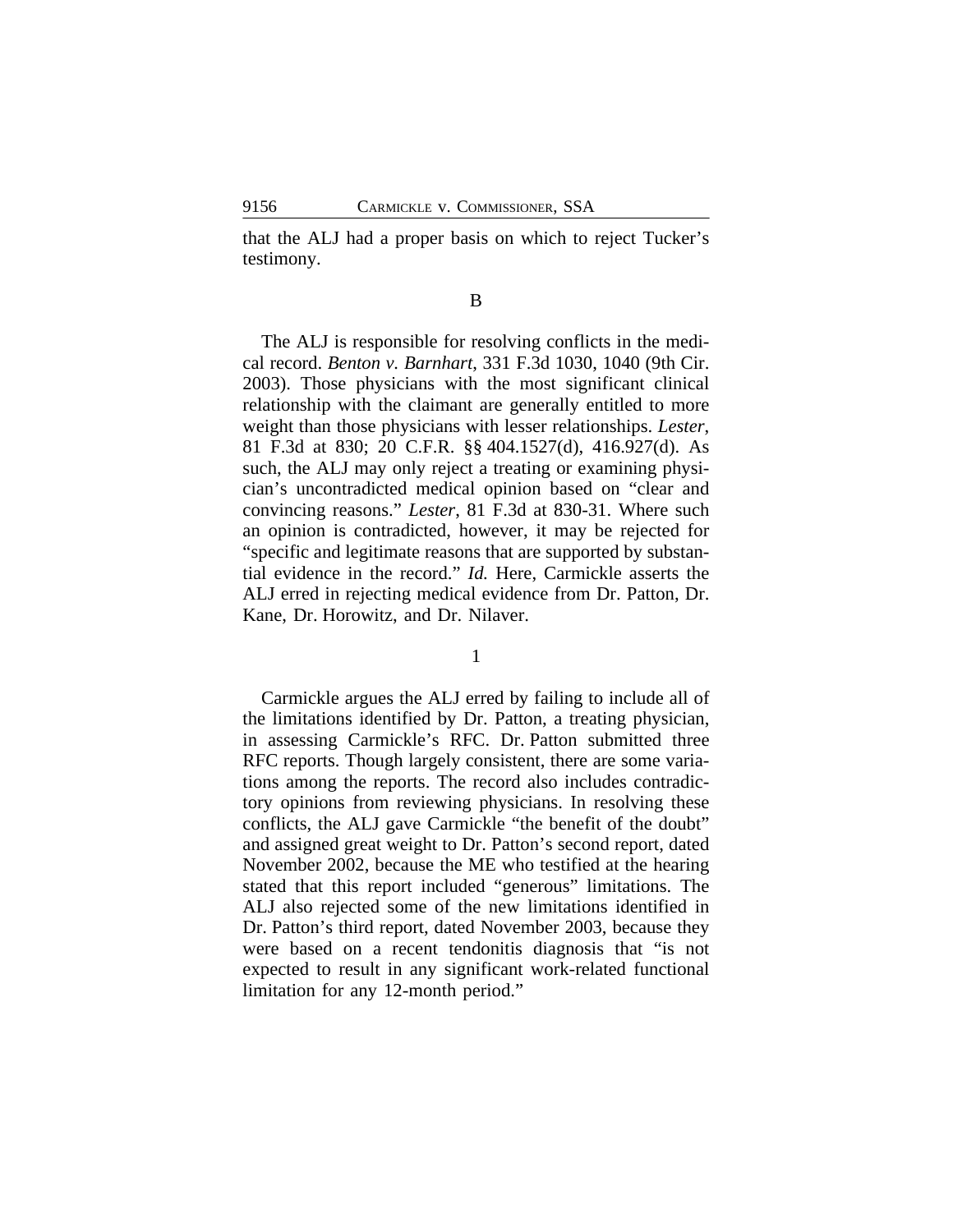**[12]** The ALJ is required to consider all of the limitations imposed by the claimant's impairments, even those that are not severe. Social Security Ruling ("SSR") 96-8p (1996). Even though a non-severe "impairment [] standing alone may not significantly limit an individual's ability to do basic work activities, it may—when considered with limitations or restrictions due to other impairments—be critical to the outcome of a claim." *Id.* Dr. Patton opined that Carmickle's tendonitis significantly limits his ability to perform rotary movement. The ALJ erred in not including this limitation in his assessment of Carmickle's RFC.

**[13]** Carmickle also argues that the ALJ erred by not classifying his carpal tunnel syndrome as a "severe" impairment at step two of the analysis. However, the only medical evidence addressing such impairment is a letter dated in 1996 (well before Carmickle's alleged onset of disability) stating that the physician "identified a probably unrelated carpal tunnel syndrome and peripheral neuropathy" and notes from a follow-up visit indicating that "over the past couple of weeks [Carmickle] has had further improvement in his . . . arm symptoms such that he states that over the past several days he has few, if any, arm complaints." Furthermore, the medical record does not establish any work-related limitations as a result of this impairment. *See Burch v. Barnhart*, 400 F.3d 676, 682 (9th Cir. 2005) (holding that a medical impairment is deemed " 'severe' . . . when alone or in combination with other medically determinable physical or mental impairment(s), it significantly limits an individual's physical or mental ability to do basic work activities." (internal quotation marks omitted). Thus, we conclude that the ALJ did not err in his assessment of Carmickle's carpal tunnel syndrome.

#### $\mathcal{L}$

**[14]** Carmickle next argues the ALJ erred in rejecting treating physician Dr. Kane's statement that Carmickle cannot tolerate sedentary or light work. A few months after Carmickle's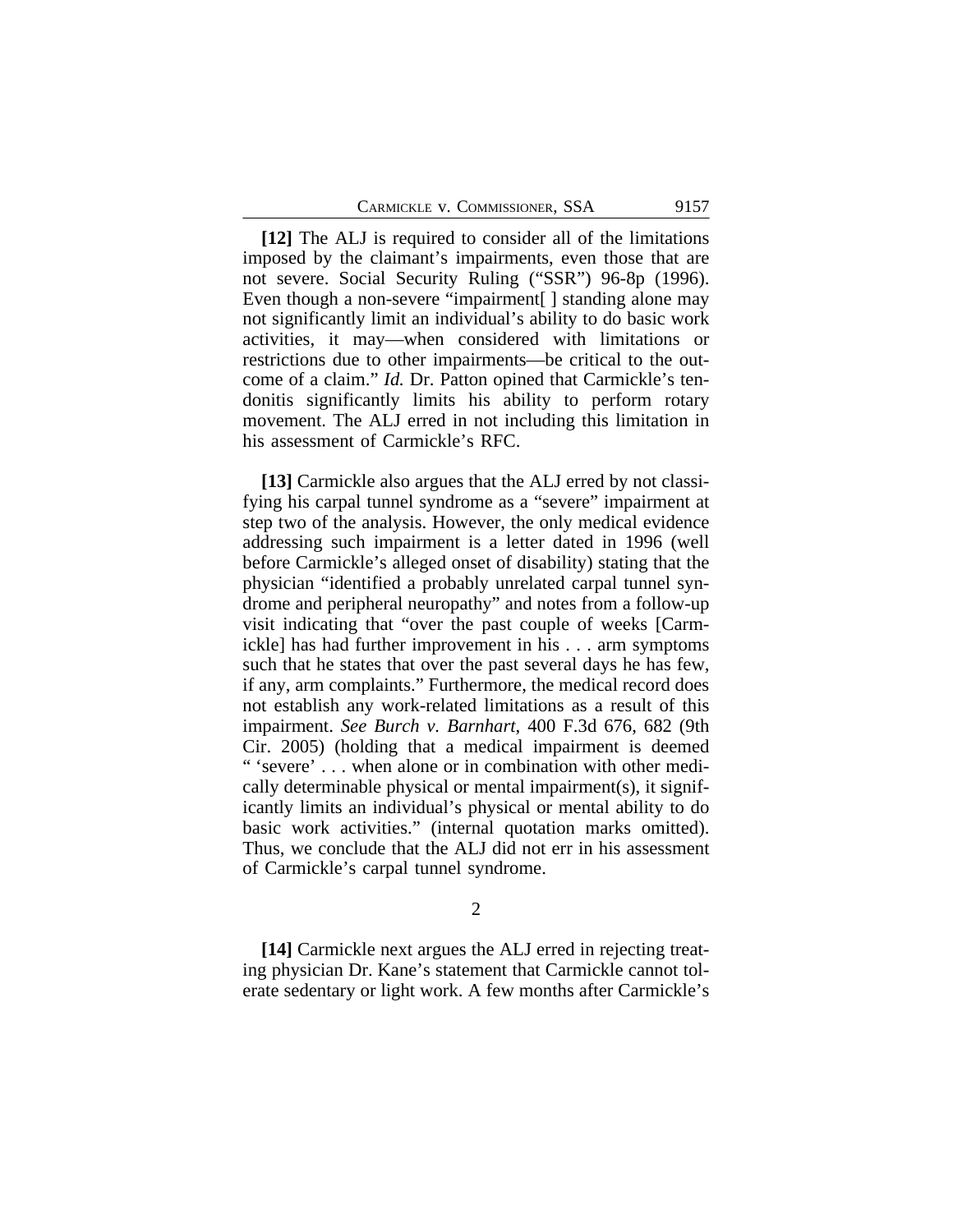disability-triggering accident, Dr. Kane diagnosed "moderate to severe degenerative disc disease in the lumbar spine" and gave Carmickle a two-week excuse from work. At that time, he stated: "I think it is clear that [Carmickle] did not tolerate return to sedentary or light work." Two months later, however, Dr. Kane released Carmickle to return to full-time work. The ALJ gave Dr. Kane's opinion "little weight in assessing the claimant's long-term functioning." We conclude the ALJ's assessment is supported by substantial evidence.

3

**[15]** Carmickle also contends the ALJ erred in rejecting Dr. Horowitz's recommendation that Carmickle use a "reclinable desk chair while working." Based on Dr. Patton's reports, the ALJ concluded a reclining chair is not necessary if Carmickle has a sit/stand option. In his first RFC report, Dr. Patton indicated that Carmickle can sit for two hours in a reclining chair and 30-45 minutes in a standard chair, but "rotation between sitting[,] standing[,] walking works best." In his later reports, Dr. Patton makes no distinction between the type of chair, simply indicating that Carmickle can sit for only short amounts of time and that he needs the option to alternate positions frequently. The difficulty is that Dr. Patton also stated that he agreed with Dr. Horowitz's recommendation. Dr. Horowitz's proposal was offered as a *recommendation*, not an imperative. Thus, the ALJ's decision primarily to rely on Dr. Patton's specific statements regarding Carmickle's limitations, rather than his summary agreement with Dr. Horowitz, was rational, and we will not disturb it. *See Allen v. Heckler*, 749 F.2d 577, 579 (9th Cir. 1985) ("If the evidence admits of more than one rational interpretation, we must uphold the decision of the ALJ.").

4

**[16]** Carmickle lastly points to the medical evidence from Dr. Nilaver, an examining physician. The ALJ gave little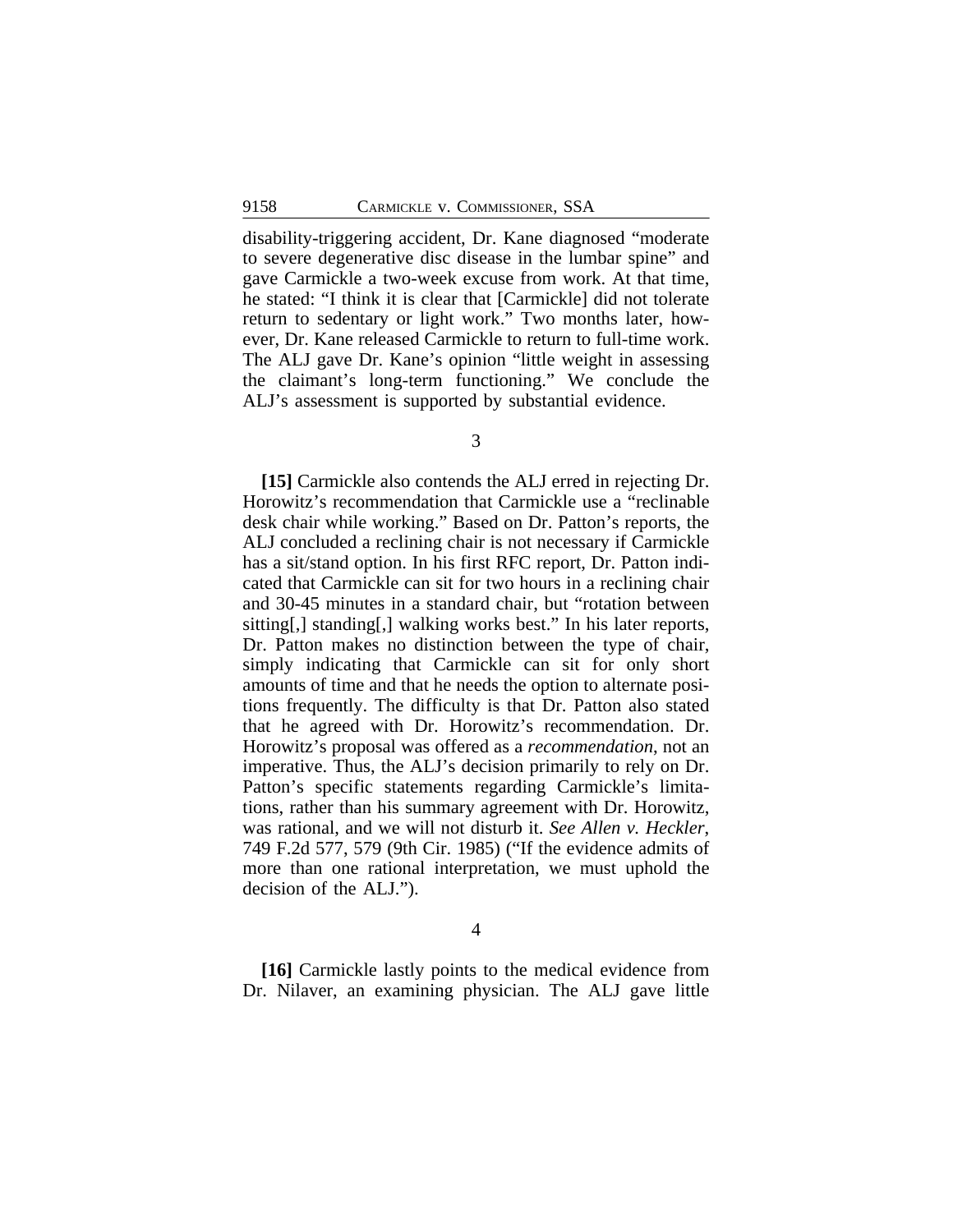weight to Dr. Nilaver's opinion because it was provided before Carmickle's alleged onset of disability at a time when Carmickle was working two jobs that he never indicated having trouble performing before his on-the-job injury. Medical opinions that predate the alleged onset of disability are of limited relevance. *See Fair v. Bowen*, 885 F.2d 597, 600 (9th Cir. 1989). This is especially true in cases such as this where disability is allegedly caused by a discrete event. *See* SSR 83-20 (1983). As such, we conclude the ALJ did not err in his treatment of Dr. Nilaver's evidence.

C

The final issue on appeal is whether the ALJ erred at step four in finding that Carmickle can perform his past relevant work as a construction supervisor and counter salesperson. True, because the ALJ erred in excluding some of Carmickle's limitations from the RFC assessment, *see supra* Part 4.B.1, and thus from the VE hypothetical, the VE's testimony "has no evidentiary value." *Russell v. Sullivan*, 930 F.2d 1443, 1445 (9th Cir. 1991) (order), *abrogated on other grounds in Sorenson v. Mink*, 239 F.3d 1140, 1149 (9th Cir. 2001). However, because Carmickle also asserts the VE misclassified his past relevant work and erroneously conflated the step-four and step-five analyses, we must address this issue.

1

At step four of the sequential analysis, the claimant has the burden to prove that he cannot perform his prior relevant work "either as actually performed or as generally performed in the national economy." *Lewis v. Barnhart*, 281 F.3d 1081, 1083 (9th Cir. 2002). Carmickle labeled his construction supervisor position using various titles, including "job supervisor," "construction supervisor (working)," "carpenter," and "lead carpenter." In his work history report, Carmickle described the job as follows: "Remodeled house — use saws, tape measures, drew plans, all skills required to remove &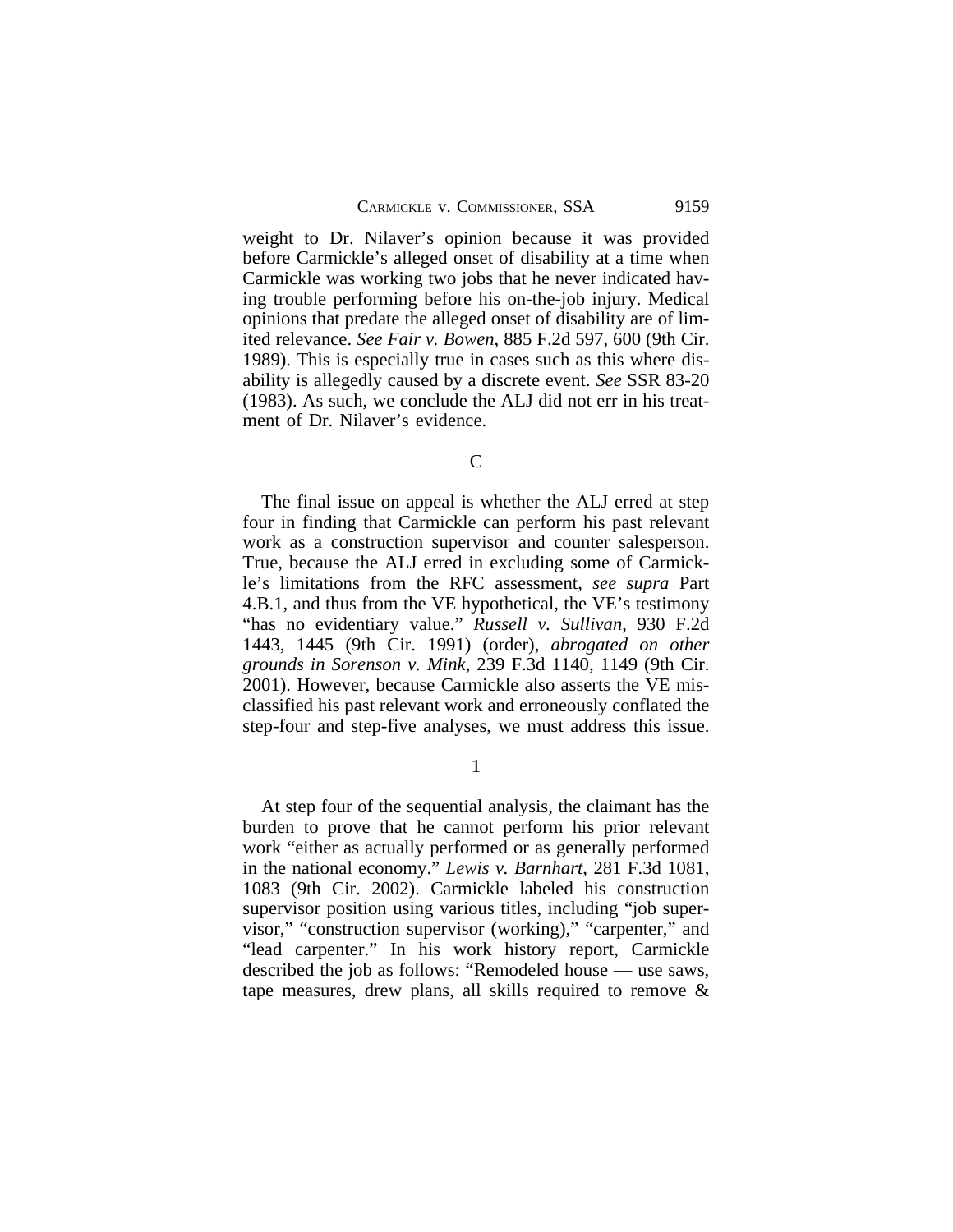renew anything & everything in a residential home, supervised 3 employees, arranged equip. rentals ect [sic]. Constantly lifting or carrying something from a hammer to heavy beams or rolls of vinyl & carpet." He frequently lifted 50 pounds or more, and the heaviest weight he lifted was 100 or more pounds. He stated that his supervisory duties comprised 20 percent of his time.

The VE conceded that as actually performed by Carmickle, this was a heavy-duty position. However, she classified the position as "Superintendent, Construction," number 182.167- 026 in the Dictionary of Occupational Titles ("DOT"), which is a purely supervisory position that requires no manual labor. And based on this classification, the VE concluded that as normally performed in the national economy, this is a lightduty position.

Carmickle argues such classification improperly focuses on the supervisory aspect of his work and that the proper classification is "Straw Boss," which the DOT defines as someone who "takes the lead in a construction or laboring crew." The exertional level of this occupation depends on the specific type of work the crew performs. Thus, because his crew did carpentry work, which is medium exertion, Carmickle argues his prior work as a construction supervisor is properly categorized as medium-duty.

**[17]** The DOT is "the best source for how a job is generally performed." *Pinto v. Massanari*, 249 F.3d 840, 845 (9th Cir. 2001). In classifying prior work, the agency must keep in mind that every occupation involves various tasks that may require differing levels of physical exertion. It is error for the ALJ to classify an occupation "according to the least demanding function." *Valencia v. Heckler*, 751 F.2d 1082, 1086 (9th Cir. 1985). Here, the ALJ did just that. Only 20 percent of Carmickle's duties as a construction supervisor involved supervision. The remainder of his time was spent performing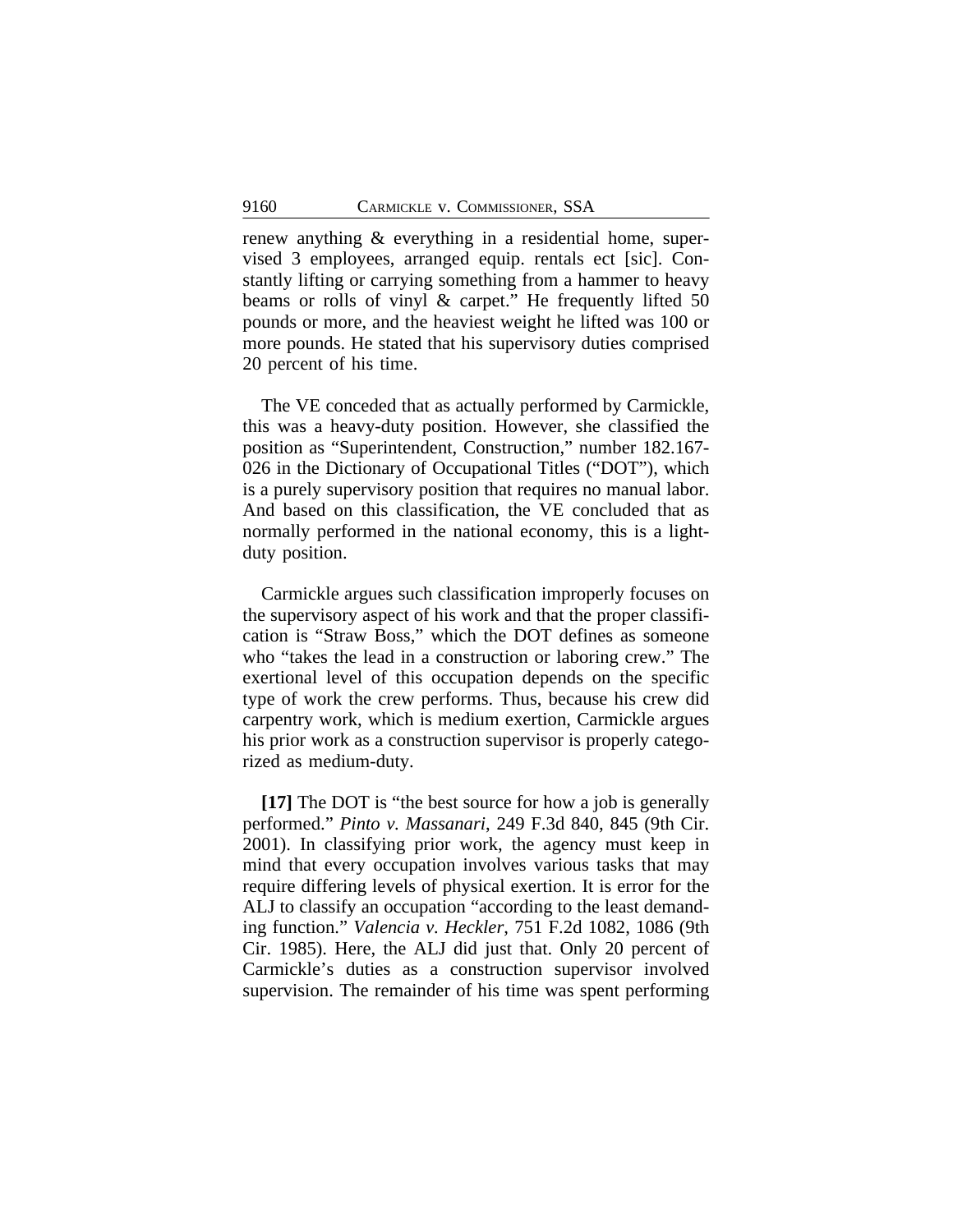manual labor. Yet the VE's classification, which the ALJ accepted, was a purely supervisory position.

**[18]** To the extent the VE, and thereby the ALJ, may have concluded that the supervisory skills Carmickle gained from this prior position are transferrable to a purely supervisory position, this was also error. The step-four analysis is limited to determining whether the claimant can perform his past relevant work. *Id.* at 1086-87; 20 C.F.R. §§ 404.1520, 416.920. Only if the ALJ finds that the claimant can no longer perform his past work, as properly classified, does the analysis move to the fifth and final step of determining whether the claimant can perform any other work that exists in the national economy. *Valencia*, 751 F.2d at 1086-87. Here, the ALJ's decision, by its own terms, was resolved at step four.

2

Carmickle also argues that the VE erred in classifying his prior work as a counter salesperson. He described the functions of this job as follows: "Used cash registers, saws, computer, advised customers as to product suggestions . . . . Occasional lifting of lumber to help customers and stock shelves, this was varying weights . . . ." Carmickle frequently lifted less than 10 pounds, and the heaviest weight he lifted was 100 pounds or more. He had to "stand & walk all day long."

Carmickle contends that as described, this position is properly classified as "Sales Attendant, Building Materials," DOT number 299.677-014. The VE, however, failed to specify a DOT classification, instead generically referring to the position as a "counter sales position" or "customer service job." The VE further concluded this job was a light-duty position.

**[19]** The ALJ's reliance on the VE's generic classification was error. "[B]road generic occupational classifications . . . are insufficient to test whether a claimant can perform past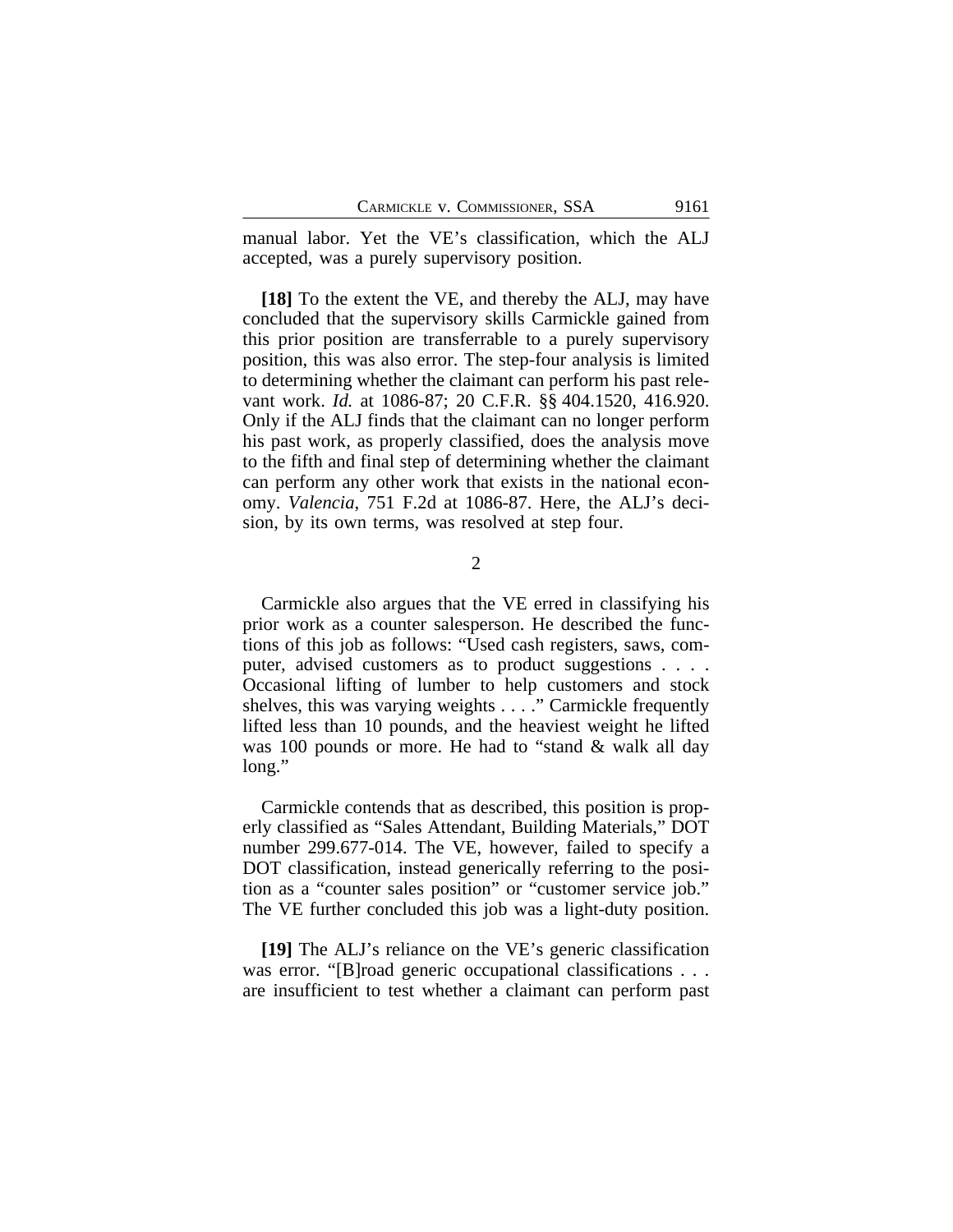relevant work." *Vertigan v. Halter*, 260 F.3d 1044, 1051 (9th Cir. 2001); *see also* SSR 82-61 (1982) ("Finding that a claimant has the capacity to do past relevant work on the basis of a generic occupational classification of the work is likely to be fallacious and unsupportable."). And not only did the ALJ rely on a generic classification, he failed to explain his reasons for doing so. At the hearing, the VE simply asserted, without explanation, that this is a light-duty position. Likewise, the ALJ baldly concluded that this position is "classified as light work and do[es] not require the performance of tasks precluded by [Carmickle's] [RFC]." Though there may be cases where generic classifications are appropriate, or perhaps even necessary, the ALJ always "has a duty to make the requisite factual findings to support his conclusion" at step four. *Pinto*, 249 F.3d at 844. Otherwise, the court has no basis on which to review the agency's decision. *Id.* at 847. Here, the ALJ failed sufficiently to support his conclusion.

#### III

For the foregoing reasons, the district court's decision affirming the Commissioner's decision is **AFFIRMED IN PART** and **REVERSED IN PART** with instructions to the district court to **REMAND** this case to the Commissioner for further proceedings. On remand, the ALJ is directed to reassess Carmickle's RFC, including all of his relevant limitations. The ALJ is further directed to reassess the step-four conclusion in light of Carmickle's complete RFC and this opinion, and if necessary, proceed to step five.

GRABER, Circuit Judge, concurring in part and dissenting in part:

I concur in the majority opinion with one exception. I dissent from the majority's harmless error analysis of the admin-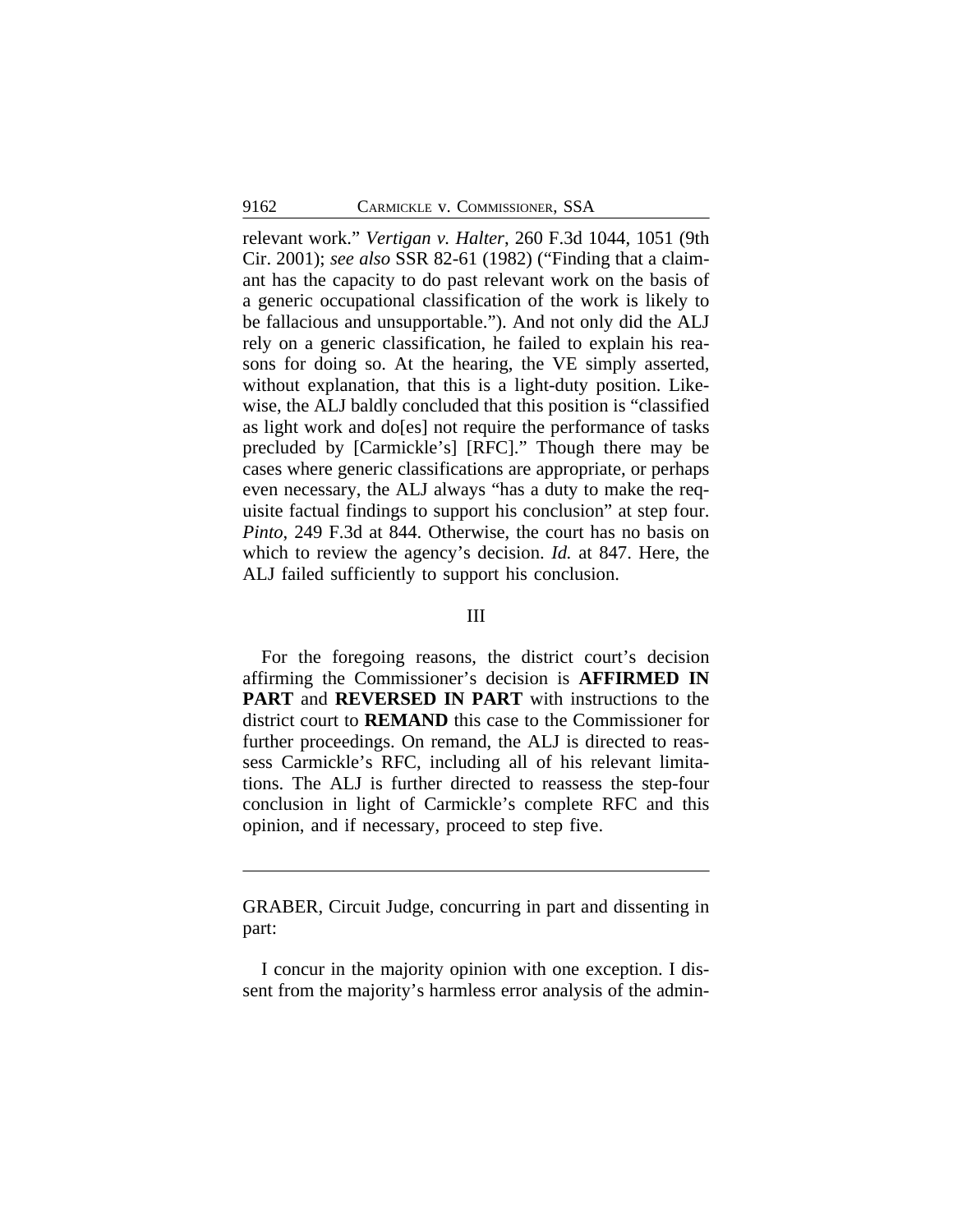istrative law judge's ("ALJ") adverse credibility finding with respect to Carmickle.**<sup>5</sup>** Maj. Op. at 9148-55.

## A. *The Majority Applies an Incorrect Harmless Error Test.*

An ALJ's error is harmless if, in light of the recordsupported reasons supporting the adverse credibility finding, we can conclude that the ALJ's error did not "affect[ ] the ALJ's conclusion." *Batson v. Comm'r of Soc. Sec. Admin.*, 359 F.3d 1190, 1197 (9th Cir. 2004); *see also Stout v. Comm'r, Soc. Sec. Admin.*, 454 F.3d 1050, 1054-55 (9th Cir. 2006) (describing the harmless error test as whether "the ALJ's error did not materially impact his decision"); *Robbins v. Soc. Sec. Admin.*, 466 F.3d 880, 885 (9th Cir. 2006) (holding that an error is harmless if it was "inconsequential to the ultimate nondisability determination" (internal quotation marks omitted)).

The majority disagrees. Instead, the majority holds that "the relevant inquiry . . . is whether the ALJ's decision remains legally valid, despite such error." Maj. Op. at 9153. "So long as there remains 'substantial evidence supporting the ALJ's conclusions on . . . credibility' and the error 'does not negate the validity of the ALJ's ultimate [credibility] conclusion,' such is deemed harmless and does not warrant reversal." Maj. Op. at 9153 (ellipsis and alteration in original) (quoting *Batson*, 359 F.3d at 1197). By quoting selectively from *Batson*, the majority eviscerates harmless error review and creates an intra-circuit conflict with *Batson*, *Stout*, and *Robbins*.

Until today, *Batson* was the only case in which we have

**<sup>5</sup>** I agree with the majority that we must reverse and remand because the ALJ erred by not including Carmickle's tendonitis limitation in the ALJ's assessment of Carmickle's residual functional capacity. Maj. Op. at 9156- 57. I also agree with the majority that we must affirm on the remainder of the issues.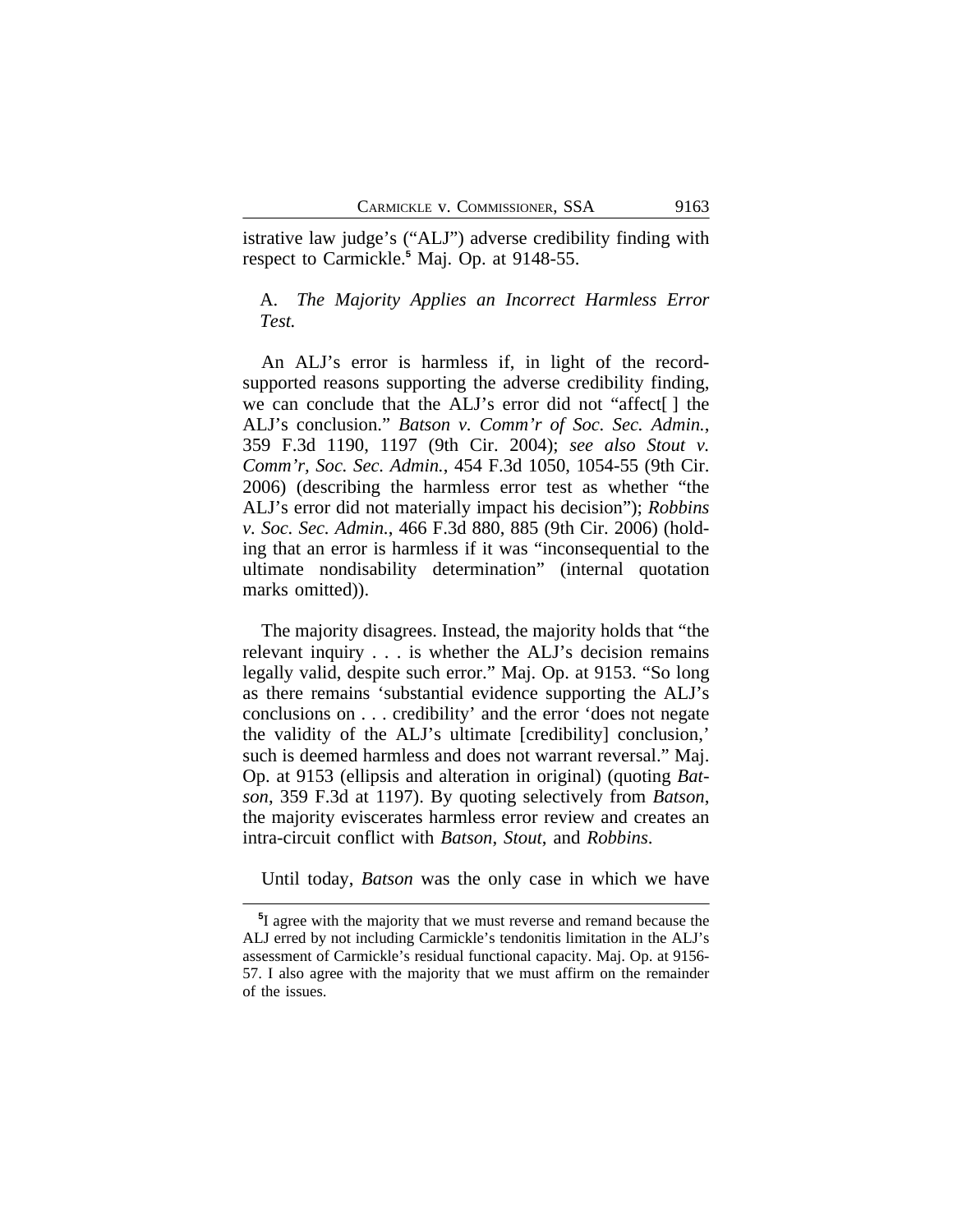held that an ALJ's error concerning an adverse credibility finding was harmless. There, the ALJ gave *numerous* recordsupported reasons for finding the claimant not credible, but also made *one* assumption that was not supported by the record. *Batson*, 359 F.3d at 1196-97. In particular, "Batson had said in questionnaires about his daily living activities that he watched six to ten hours of television a day," and the ALJ erroneously assumed that Batson was sitting continuously while watching television (instead of standing, reclining, or changing positions frequently). *Id.* Examining the full record, we held that the ALJ's one minor error was harmless: "In light of the substantial evidence supporting the ALJ's conclusions on Batson's credibility, we do not think that the ALJ's assumption about Batson sitting while watching television affected the ALJ's conclusion or requires remand." *Id.* at 1197.

As the quoted sentence makes clear, we did not ask whether "the ALJ's remaining reasoning and ultimate credibility determination were adequately supported by substantial evidence in the record." Maj. Op. at 9153 (emphasis omitted) (citing *Batson*, 359 F.3d at 1197). Instead, we asked whether, "*[i]n light of* the substantial evidence supporting the ALJ's conclusions on Batson's credibility," the ALJ's assumption about sitting while watching television "*affected the ALJ's conclusion*." *Batson*, 359 F.3d at 1197 (emphases added). The fact that some of the ALJ's reasons were supported by substantial evidence was a *necessary pre-condition* for reaching the harmless error test; it was *not the test itself*. Indeed, if substantial evidence supporting the ALJ's conclusion were sufficient, there would have been little need for the two full paragraphs discussing whether the ALJ's error was harmless.

Until today, we have had no difficulty understanding *Batson*'s holding. In *Stout*, 454 F.3d at 1054-55, we summarized *Batson*'s holding this way: "[W]e concluded that any error the ALJ committed in assuming [Batson was sitting while watching television] was harmless[,] . . . because the ALJ provided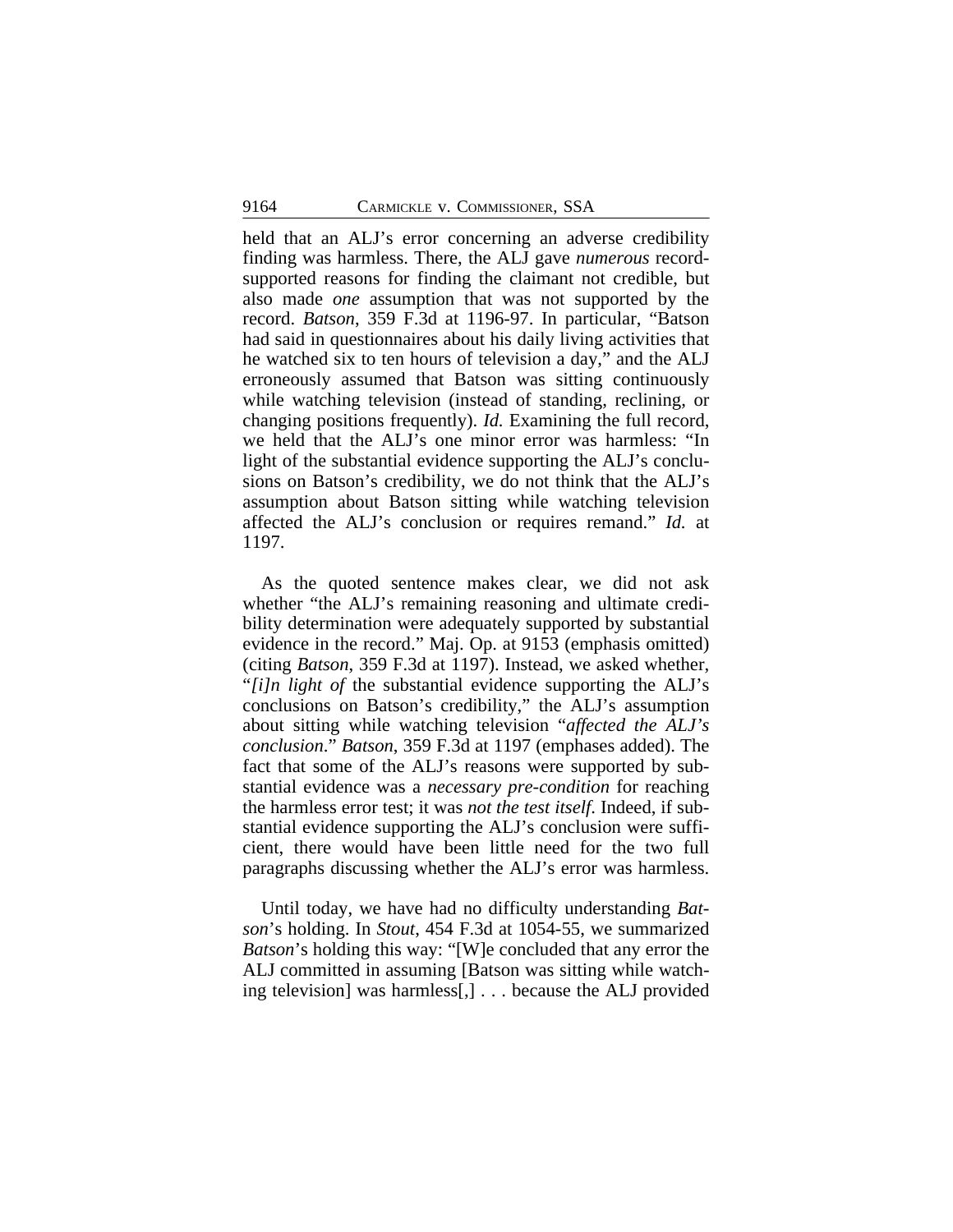numerous other record-supported reasons for discrediting the claimant's testimony, *which allowed our review to determine the ALJ's error did not materially impact his decision*." (Emphasis added.) In turn, we noted in *Robbins*, 466 F.3d at 885, that "we explained [in *Stout*, 454 F.3d at 1055-56] that we have only found harmless error when it was clear from the record that an ALJ's error was '*inconsequential to the ultimate nondisability determination*.' " (Emphasis added.) *See also Ford v. Astrue*, 518 F.3d 979, 983 (8th Cir. 2008) (citing *Batson* and holding that, "[a]fter careful consideration of the record in this case, we cannot say that it weighs so heavily against Ms. Ford's credibility *that the ALJ would necessarily have disbelieved her absent the erroneous inferences that he drew from the record*" (emphasis added)).

In both *Robbins* and *Stout*, we accurately described and applied the harmless error test over a dissent that would have applied a less stringent test. *See Stout*, 454 F.3d at 1057 (O'Scannlain, J., dissenting); *Robbins*, 466 F.3d at 889-93 (O'Scannlain, J., dissenting). In *Robbins*, Judge O'Scannlain, *in dissent*, would have preferred that the panel apply the very test now embraced by the majority, based on the same misreading of *Batson*. *Compare id.* at 889 (O'Scannlain, J., dissenting) ("In *Batson*, for example, we simply asked whether there remained 'substantial evidence supporting the ALJ's decision,' or whether the error in any way 'negate[d] the validity of the ALJ's ultimate conclusion.' A similar analysis would have been proper in this case." (citations omitted) (alteration in original)) *with* Maj. Op. at 9152-53 ("So long as there remains 'substantial evidence supporting the ALJ's conclusions on . . . credibility' and the error 'does not negate the validity of the ALJ's ultimate [credibility] conclusion,' such is deemed harmless and does not warrant reversal." (ellipsis and alteration in original) (quoting *Batson*, 359 F.3d at 1197)). Unless and until one of our precedents is overruled or becomes clearly irreconcilable with a Supreme Court holding, however, it is binding on a three-judge panel, even if we disagree with it. *Miller v. Gammie*, 335 F.3d 889, 900 (9th Cir.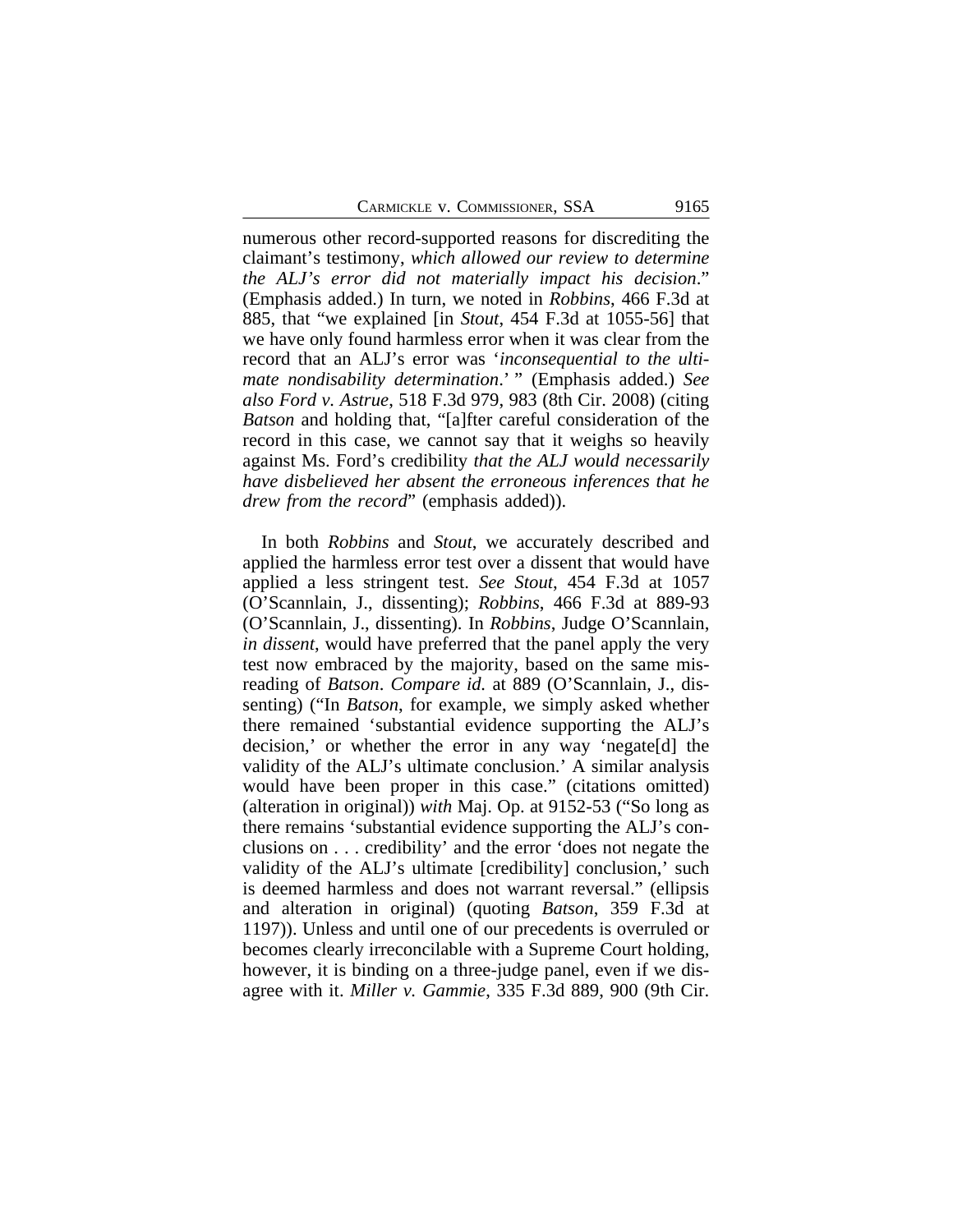2003) (en banc). Contrary to the opinion's attempted justification, Maj. Op. at 9151 n.2, the majority here adopts the *Stout* and *Robbins* dissents' interpretation of *Batson*, which the *Stout* and *Robbins* majorities cogently rejected.

## B. *The ALJ's Errors Are Not Harmless Under the Correct Test.*

The ALJ gave four reasons supporting his adverse credibility finding: (1) Carmickle testified that he must " 'change positions constantly' " but, "when pressed by counsel, he admitted that he can sit for '[a]bout 15 minutes in one particular position' "; (2) Carmickle testified that he can lift 10 pounds only occasionally, but his doctor opined that he can lift up to 10 pounds frequently; (3) Carmickle alleges that he is disabled, but he received unemployment benefits; and (4) Carmickle alleges that he has severe pain, but he took only Ibuprofen and not other pain medications. Maj. Op. at 9150- 52. I agree with the majority that the ALJ erred because the last two reasons may not be considered under our precedents. Maj. Op. at 9152.

Reviewing the record, I cannot say that the ALJ's errors did not affect his conclusion that Carmickle's testimony was not credible. In *Batson*, we held that the ALJ's assumption that Batson was sitting while watching television was harmless in light of the "*numerous* other record-supported reasons for discrediting the claimant's testimony." *Stout*, 454 F.3d at 1055 (emphasis added). Here, the errors are not trivial: the ALJ held against Carmickle the facts that he had received unemployment benefits and that he had declined to take prescription pain medications—facts that may not be considered at all by the ALJ, as the majority properly holds. Additionally, the "other record-supported reasons for discrediting [Carmickle's] testimony" are neither "numerous" nor particularly compelling. Carmickle testified that he has to change positions "constantly" but then clarified, when pressed by counsel, that he could sit for 15 minutes without changing positions. As the